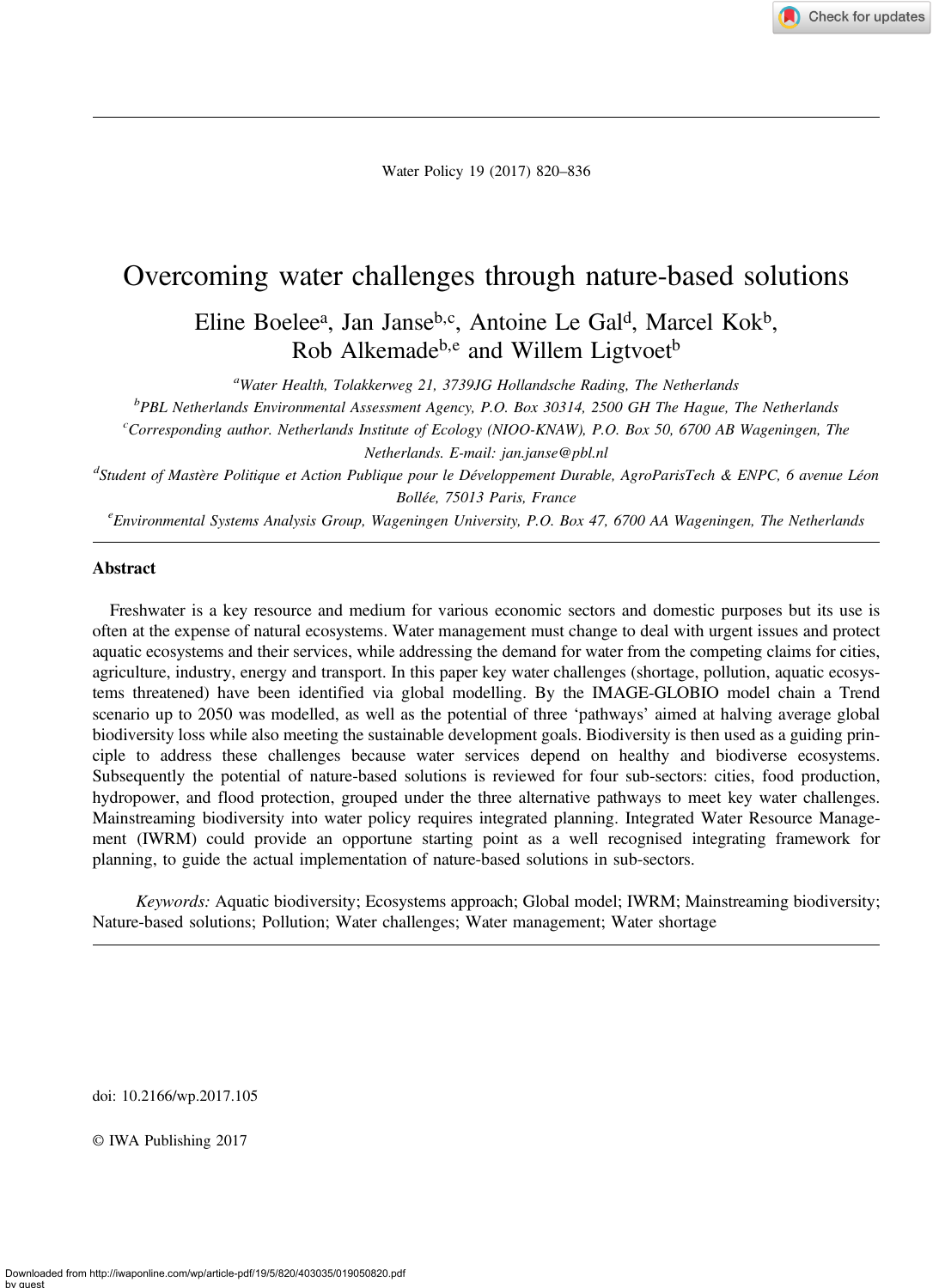# Introduction

Freshwater is a key resource and medium for various economic sectors and domestic purposes but its use is often at the expense of natural ecosystems. The combined impacts of land-use changes, high water abstractions, flow modification, flood protection measures, increased nutrient loads and pollution have altered many rivers to such an extent that aquatic ecology is threatened, possibly irreversibly, worldwide ([Millennium Ecosystem Assessment \(MEA\), 2005](#page-14-0); Janse *et al.*, 2015). About 70% of the world's rivers are heavily impacted [\(Vörösmarty](#page-16-0) et al., 2010). Aquatic ecosystems are exploited to the maximum extent in many areas of the world, and water scarcity and pollution now seriously hamper development ([World Water Assessment Programme \(WWAP\), 2015\)](#page-16-0).

Well-functioning freshwater ecosystems – rivers, lakes, streams, wetlands, aquifers and estuaries – provide biodiversity and ecosystem services such as water storage, water flow, natural water purification and flood protection. Natural water systems have been affected ever since people have tried to benefit from water services. But the current intensive water management with its related water infrastructure, for cities, food production, hydropower or flood protection, drastically changes hydrology and hampers environmental flows in many rivers ([Grafton](#page-14-0) et al., 2012). Wetlands provide important water services but are among the most affected aquatic ecosystems, threatened by dams, poor water quality and land-use practices upstream, conversion and encroachment [\(Bullock & Acreman, 2003](#page-13-0); Rebelo *et al.*, 2010).

Water management must change to deal with these urgent issues and protect aquatic ecosystems and their services, while addressing the demand for water from the competing claims for cities, agriculture, industry, energy and transport. Nature-based solutions, such as the use of natural wetlands for water storage, have the potential to help balance biodiversity and a wide range of ecosystem services on the one side, with water management goals on the other [\(WWAP, 2012](#page-16-0)). Such solutions are at the heart of the ecosystem approach, a 'strategy for the integrated management of land, water and living resources that promotes conservation and sustainable use in an equitable way' [\(www.cbd.int/ecosystem\)](http://www.cbd.int/ecosystem). This approach can be especially powerful when mainstreamed in dominant water policy mechanisms. Mainstreaming biodiversity is then defined as 'the process of embedding biodiversity considerations into policies, strategies and practices of key public and private actors that impact or rely on biodiversity, so that biodiversity is conserved and sustainably used both locally and globally' ([Huntley & Redford,](#page-14-0) [2014](#page-14-0)).

This article uses future projections to analyse the main relationships between biodiversity and agricultural, river and urban water management, with an emphasis on surface water. By modelling various scenarios towards realisation of biodiversity targets, the potential of the ecosystems approach has been quantified. Based on a review of literature, we identified nature-based solutions in water management. Various barriers restrict their implementation, and we discuss these alongside levers and directions for policy making, providing concrete examples of win-win solutions that combine societal, business and ecological interests.

## Methodology

Our analysis starts with an identification of the challenges to water management in terms of shortages, water pollution, and environmental and biodiversity impacts. These were derived from a model analysis by the IMAGE-GLOBIO model chain [\(Stehfest](#page-15-0) et al., 2014). This is a chain of models for global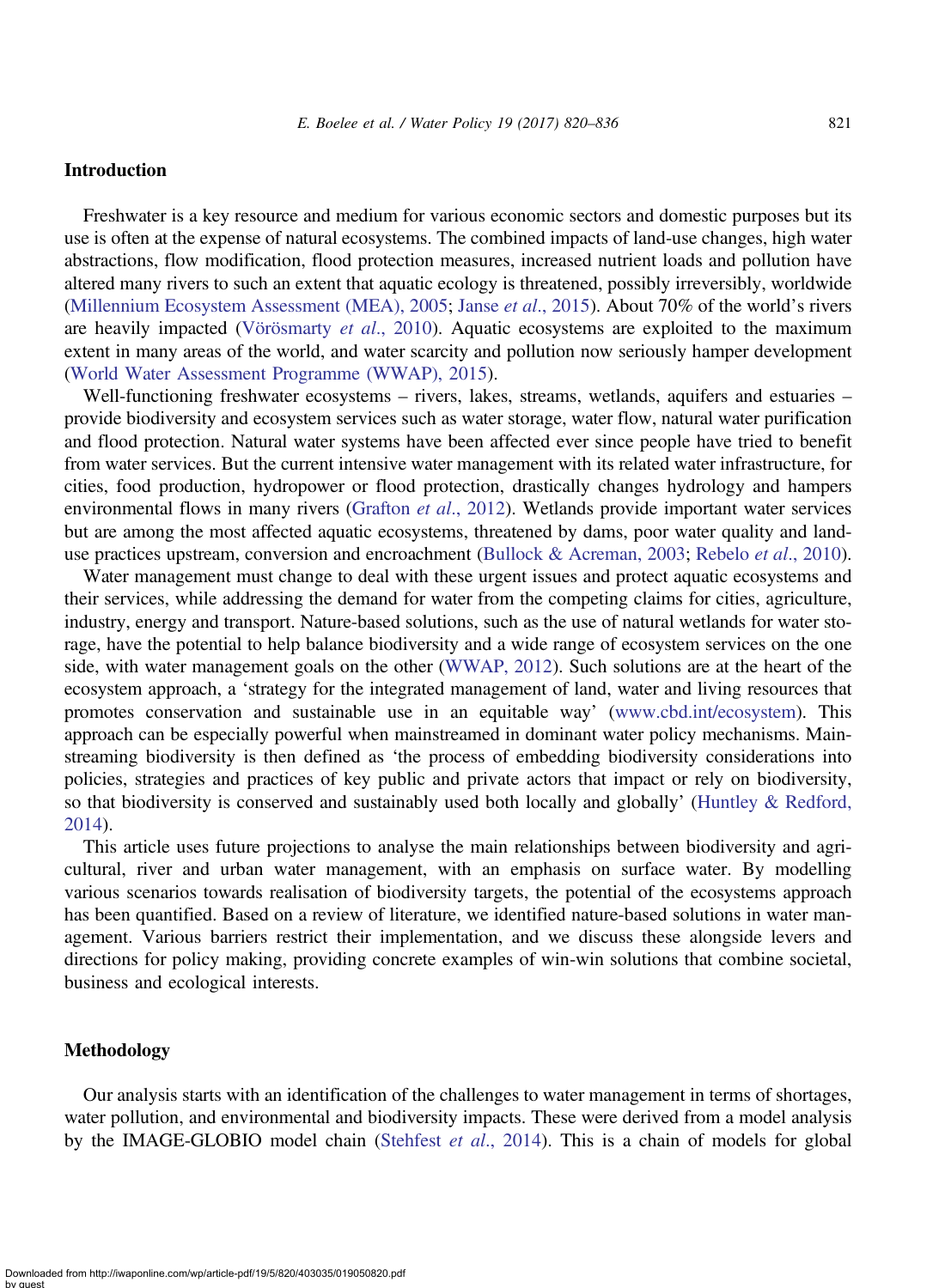integrated assessment that together make projections on climate change, land-use, nutrients and biodiversity at a 0.5 degree resolution, based on broad-scale developments of population, economy, energy and food demand. The aim of the modelling exercise was to give a broad general picture rather than detailed predictions.

First, the biodiversity impacts by 2050 of the so-called *Trend scenario* ('business-as-usual') were modelled, using demographic and economic projections from the Environmental Outlook to 2050 made by the Organisation for Economic Co-operation and Development [\(OECD, 2012\)](#page-15-0) and the Roads from  $\text{Rio} + 20$  study by the Netherlands Environmental Assessment Agency ([PBL, 2012\)](#page-15-0). The Trend scenario assumes a continuation of modernisation, with world development continuing to focus on economic development and globalisation. There is a gradual introduction of new technologies, a continued increase in per capita consumption of food, production of material, goods and services and use of energy, with a tendency towards saturation at higher income levels, while economic inequalities remain. No environmental or biodiversity measures are foreseen other than measures that contribute directly to human health, such as reducing air and water pollution. The outcomes clearly show the challenges for the water sector, such as a continued decline of aquatic biodiversity and diminished provision of freshwater ecosystem services (Kok et al[., 2014](#page-14-0)).

Subsequently, three alternative pathway scenarios have been designed to meet the Biodiversity 2050 Vision, in which by 2050 biodiversity is valued, conserved, restored and wisely used, maintaining ecosystem services, sustaining a healthy planet and delivering benefits essential for all people. This Vision has been elaborated in the 'Aichi biodiversity targets', aimed at, among others, halving the rate of biodiversity loss in 2020 or 2030 (depending on the region) and realising a global network of protected areas that covers at least 17% of the earth's land area ([www.cbd.int/sp/targets\)](http://www.cbd.int/sp/targets). The pathways also target the sustainable development goals (SDGs) by eradicating hunger, providing universal access to modern energy, mitigating climate change, conserving biodiversity and controlling air pollution [\(van](#page-15-0) [Vuuren](#page-15-0) et al., 2015). Using a model-based, back-casting approach, each development pathway includes a set of technical measures, policy interventions and behavioural changes that together limit biodiversity loss according to the Aichi targets. This translates into the conservation of a global-averaged 65% biodiversity intactness, referred to as 'mean species abundance' or terrestrial MSA<sup>1</sup>, an indicator of ecosystem health ([PBL, 2012](#page-15-0)).

The three pathways differ in their relative emphasis on interventions in each step from primary production to consumption (see [van Vuuren](#page-15-0) *et al.* (2015) for a further elaboration of the assumptions in these pathways):

- The global technology  $(GT)$  pathway focuses on large-scale technologically optimal solutions, such as intensive agriculture, and on a high level of international coordination, for instance through trade liberalisation.
- The *decentralised solutions (DS) pathway* has a focus on regional priorities and ecology-friendly technologies. National policies regulate equitable access to food. Energy, food and wood are produced locally or regionally and agriculture is interwoven with natural corridors.

<sup>&</sup>lt;sup>1</sup> MSA ('Mean Species Abundance of original species') is an index, scaled  $0-1$ , denoting the degree of intactness of the species composition in an (aquatic or terrestrial) ecosystem with respect to the undisturbed situation.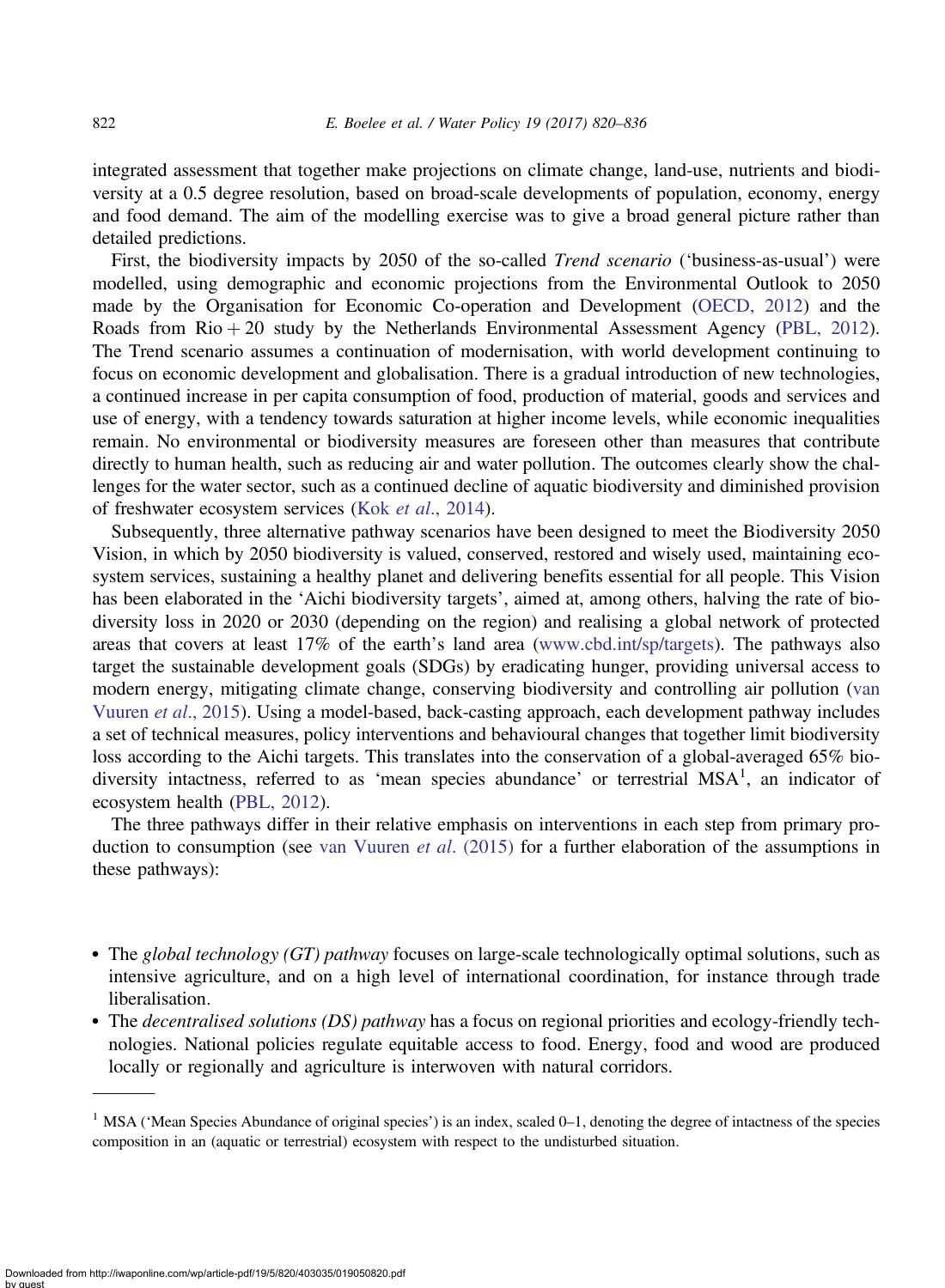<span id="page-3-0"></span>• The *consumption change (CC) pathway* mainly envisages changes in human consumption patterns, most notably by limiting meat intake per capita, by ambitious efforts to reduce waste in the agricultural production chain and through the choice of a less energy- and material-intensive lifestyle.

The total impact on biodiversity intactness may be underestimated as the assumptions underlying these factors were conservative. Some of the smaller-scale factors were omitted, but may have significant cumulative impacts.

Originally, the three pathways were designed to benefit terrestrial biodiversity without specifically addressing aquatic objectives ([van Vuuren](#page-15-0) et al., 2015). However, in this paper we use the pathways to analyse the main pressures on freshwater quality and biodiversity, such as agricultural land use, including irrigation, wetland conversion, pollution from urban sources and construction of dams for hydropower.

Within this scope, we assess synergies and trade-offs in the water sector, and review nature-based solutions to address these in various ways. In the sections below we first analyse the challenges in water management, as derived from the Trend scenario, assessing synergies and trade-offs. Subsequently, the three global pathways help to identify additional interventions that simultaneously address water challenges and biodiversity targets. Based on a review of scientific and grey literature, we selected the most promising nature-based solutions, using the three pathways as an entry point, for four major sub-sectors in water management: cities, water for food, hydropower and flood protection. As much as possible, reallife examples of the application of these interventions have been included.

## Key challenges

The Trend scenario forecasts further deterioration of aquatic ecosystems and their services ([Janse](#page-14-0) et al[., 2015](#page-14-0)). The main causes of freshwater biodiversity loss under the Trend scenario are expansion of agricultural land and intensification of land use, fragmentation and infrastructure, climate change, water flow alteration, exploitation of natural ecosystems – including fisheries and forestry – and tourism. Various water users each have their own demands and effects on the quantity and quality of the water as well as on the shape (morphology, level of canalisation, disruptions) of both surface water bodies and groundwater (Table 1). Of these, agriculture has the highest consumption globally, using at present about two thirds of the water that is mobilised from surface and groundwater ([Rockström](#page-15-0)  $et al.,$ 

| <b>Users</b>              | Relative requirements |          | Impacts on      |                 |            |
|---------------------------|-----------------------|----------|-----------------|-----------------|------------|
|                           | Ouantity              | Quality  | <b>Ouantity</b> | <b>Ouality</b>  | Morphology |
| Irrigation and livestock  | High                  | Moderate | High            | Moderate/high   | High       |
| Domestic (drinking water) | Low                   | High     | Low             | Low             | Low        |
| Cities (wastewater)       | Low                   | Low      | Low             | High            | Low        |
| Manufacturing             | Moderate              | Moderate | Low             | High            | Low        |
| Electricity               | High                  | Low      | Low             | Low             | High       |
| Transport/navigation      | Moderate              | Low      | Moderate        | Low             | High       |
| Nature                    | Moderate/high         | High     | Low             | L <sub>ow</sub> | Low        |
| Flood protection          | Moderate              | Low      | Moderate        | Low             | High       |

Table 1. Groups of water users with an indication of their specific water demands and selected impacts.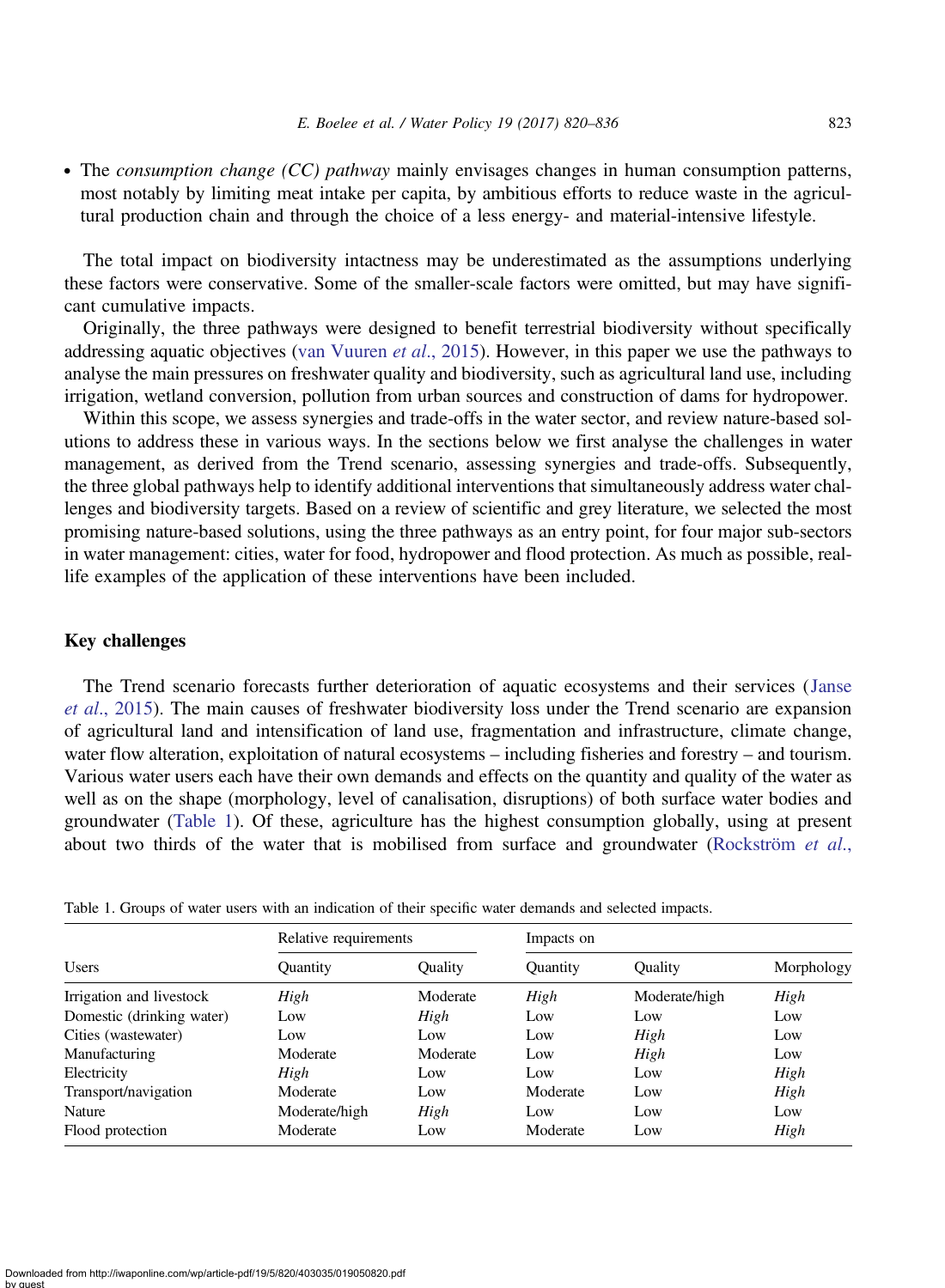[2009](#page-15-0)). Its impacts are also highest ([Table 1](#page-3-0)), on both terrestrial and aquatic ecosystems and their biodiversity.

# Challenges in water shortage and water for food

According to the Trend scenario, global freshwater extraction is expected to increase by 55% globally in 2050 compared to 2000, mainly due to increased use in industry, electricity generation and house-holds, with important regional variations [\(OECD, 2012;](#page-15-0) [PBL, 2012;](#page-15-0) [Stehfest](#page-15-0) et al., 2014). Although global food production is expected to increase by 70%, only a modest 9% increase in the water use for irrigated agriculture (currently about 70% of the total water demand) is foreseen in this Trend scenario. This is due to an expected limited potential for expansion of irrigated areas, competition with other water users, and especially a general increase in water use efficiency. There is however much uncertainty on this topic, the expected change ranging from  $-15\%$  to  $+40\%$  in different studies (see review in [OECD, 2012\)](#page-15-0). Despite these uncertainties, the challenges to keep up with this water demand will be high, and surface and groundwater resources will be increasingly threatened.

Due to changes in precipitation patterns and increased evaporation, water shortage is expected to be aggravated due to climate change, especially in those regions that already suffer most ([WWAP, 2015\)](#page-16-0). As in many areas in the world, rivers are turning dry and water is becoming polluted, the proportion of the world's population facing water stress is increasing, from 30% in 2010 to over 40% in 2050 [\(Molle](#page-14-0) *et al.*, 2010). According to the Trend scenario, by 2050 some  $4.3 * 10<sup>9</sup>$  people will live in areas of severe water stress, mainly in South Asia, the Middle East and North Africa, as well as large parts of China ([OECD, 2012](#page-15-0)). Water stress problems are further aggravated due to land-use changes in catchments. Deforestation, erosion and conversion or drainage of wetlands have decreased water retention and storage capacity, decreasing the resilience of the hydrological system.

In agriculture and aquaculture, higher inputs of capital and agrochemicals under the Trend scenario can have negative impacts on biodiversity through water pollution, such as a 20–30% increase in eutrophication in lakes globally (Kok *et al.*, 2014; Janse *et al.*, 2015). At present, over 80% of the global nutrient load to freshwater that causes eutrophication is from diffuse sources, mainly agriculture [\(Bouw-](#page-13-0)man et al[., 2011\)](#page-13-0). This may change in relative terms because of rapid urbanisation and increased pollution from cities, but will remain very high in absolute quantities. These impacts are strongest in areas with intensive, especially irrigated, agriculture.

While freshwater aquaculture strongly depends on the availability of clean water, it also poses a threat to aquatic ecosystems through stocking commercial fish species at the expense of native species, overfishing, eutrophication and other pollution, as well as the spread of diseases and genetic pollution in wild populations.

Another important function of aquatic ecosystems is the provision of wild-caught fish, an important source of protein, particularly for the world's poor. Inland capture fisheries are affected by water scarcity and pollution but tend to be neglected in water management policies. On the other hand, overexploita-tion is observed as a problem in some freshwater lakes [\(Welcomme](#page-16-0) et al., 2010).

#### Challenges in cities and urban water management

Downloaded from http://iwaponline.com/wp/article-pdf/19/5/820/403035/019050820.pdf

According to the Trend scenario, by 2050 nearly 70% of the world's population will live in cities, which implies an urban population increase of 2.8  $*$  10<sup>9</sup> compared to today, with 670 cities of at

by guest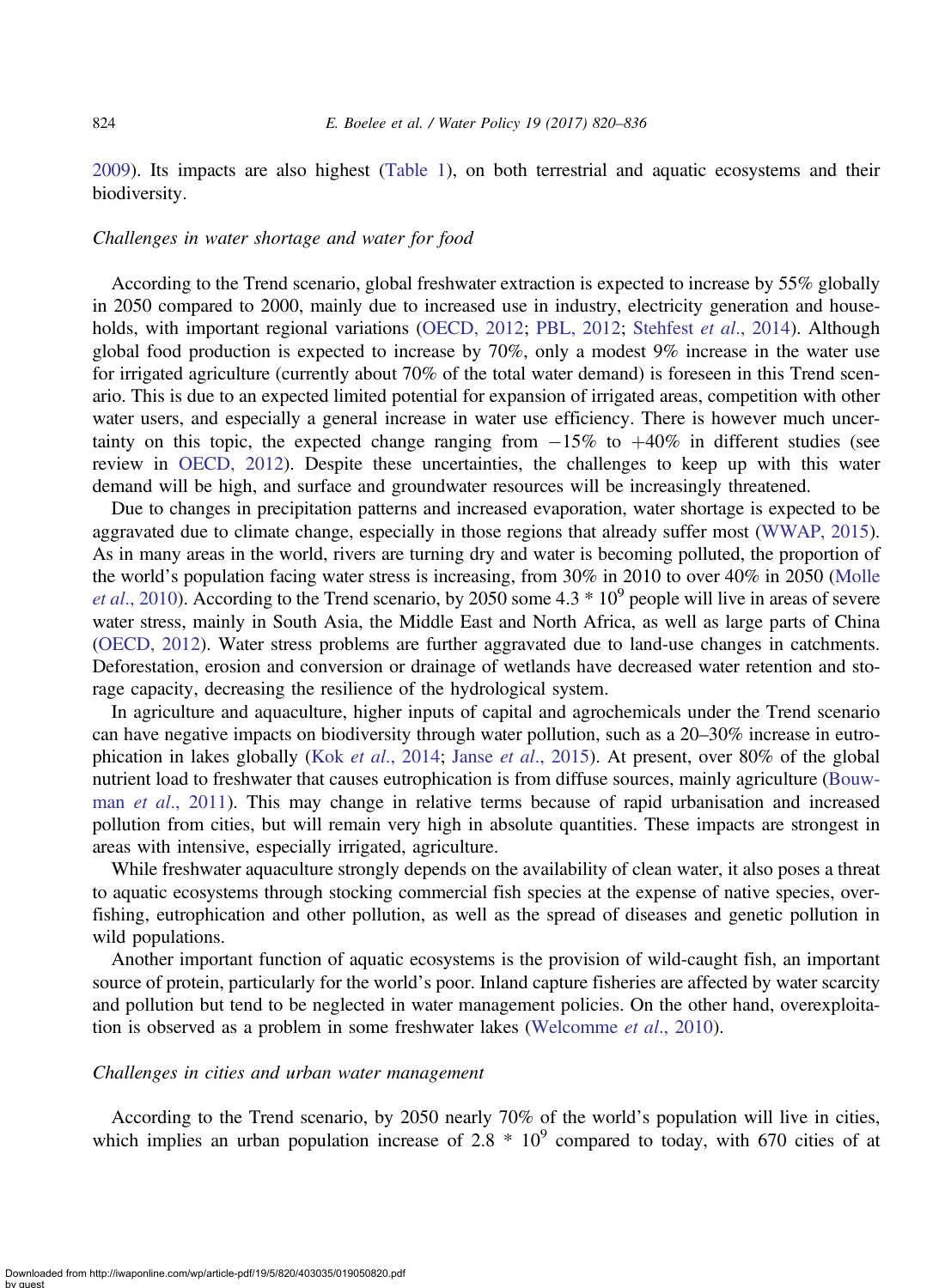least 500,000 inhabitants, including 88 with more than 5 million inhabitants, by 2050. Cities require clean drinking water and combine the high impacts on water quality of both domestic and manufacturing sectors, releasing daily flows of (in most countries) only partly treated wastewater into the environment, affecting aquatic biodiversity as well as downstream terrestrial ecosystems.

Pollution from point and diffuse sources has led to eutrophication, hypoxia and general degradation of many lakes, rivers, wetlands and coastal waters. Under the Trend scenario, nutrient effluents from urban wastewater are projected to increase 2.5-fold between 2000 and 2050 globally, and their contribution to total emissions to water bodies will increase from 10–20% to 25–35% in this period [\(Bouwman](#page-13-0) et al., [2011](#page-13-0); [OECD, 2012](#page-15-0)). Most of this increase will take place in developing countries, due to population growth and rapid urbanisation. In 2010 about 60% of the world's population were connected to a sewerage system, while in lower income countries this was only 8% (Sato *et al.*, 2013). Increasing numbers of households will have improved sanitation and a connection to sewage systems, with nutrient removal in wastewater treatment systems lagging behind. The efficiency of wastewater treatment systems is expected to improve rapidly, but not fast enough to keep up with wastewater generation and nutrient inflows. Hence, under the Trend scenario, measures improving health in cities produces a trade-off in deteriorating water quality in rivers.

## Challenges in hydropower

Hydropower generation requires an adequate discharge volume and river gradient, as well as a low concentration of suspended matter, as too much silt reduces the lifespan of the reservoir. Thermal power plants, regardless of the energy source, need sufficient discharge as cooling water to stay within the temperature standards, and the released water is usually very warm and sterile [\(Teixeira](#page-15-0) et al[., 2009](#page-15-0)). After a temporary levelling-off of new dam building during the past 20 years [\(Lehner](#page-14-0) et al[., 2011](#page-14-0)), developments have been increasing in recent years, mainly in Asia and South America, followed by Africa, increasingly through foreign investments. Hydropower is also stimulated because it is considered a renewable energy source that may fit in low-carbon emission scenarios. The remaining potential for growth is estimated at about 70% worldwide (Fekete et al[., 2010;](#page-14-0) Zarfl et al[., 2015\)](#page-16-0).

River dams alter and obstruct flows, thus fragmenting rivers and creating serious barriers for migrating species, such as fish (see e.g. Dugan *et al.*, 2010). Nearly 60% of the world's large river sys-tems are strongly or moderately fragmented [\(Nilsson](#page-14-0) et al., 2005). The disturbance of the natural flow pattern has major consequences for the biodiversity in rivers and floodplain wetlands ([Kuiper](#page-14-0) et al., [2014](#page-14-0)). Dams also have negative impacts on water quality and on sediment transport in the river systems. In the filling phase of reservoirs, they can be net emitters of greenhouse gases such as methane. The resulting dam reservoirs, currently covering 0.3 million km<sup>2</sup> globally, affect large areas of terrestrial eco-systems, including agricultural and natural land [\(Lehner](#page-14-0) et al., 2011). According to the Trend scenario, large dams are responsible for an average 19% reduction in biodiversity intactness (MSA) in rivers and 15% in floodplain wetlands (Janse et al[., 2015\)](#page-14-0). In 2050, these figures may grow to 23% and 20% due to the projected increase in hydropower capacity in the Trend scenario.

### Flood protection challenges

It is estimated that the population living in flood-prone areas will be  $1.3 * 10<sup>9</sup>$  by 2050, or 15% of the global population; an increase of  $0.3 * 10<sup>9</sup>$  compared with the present situation, due to a combination of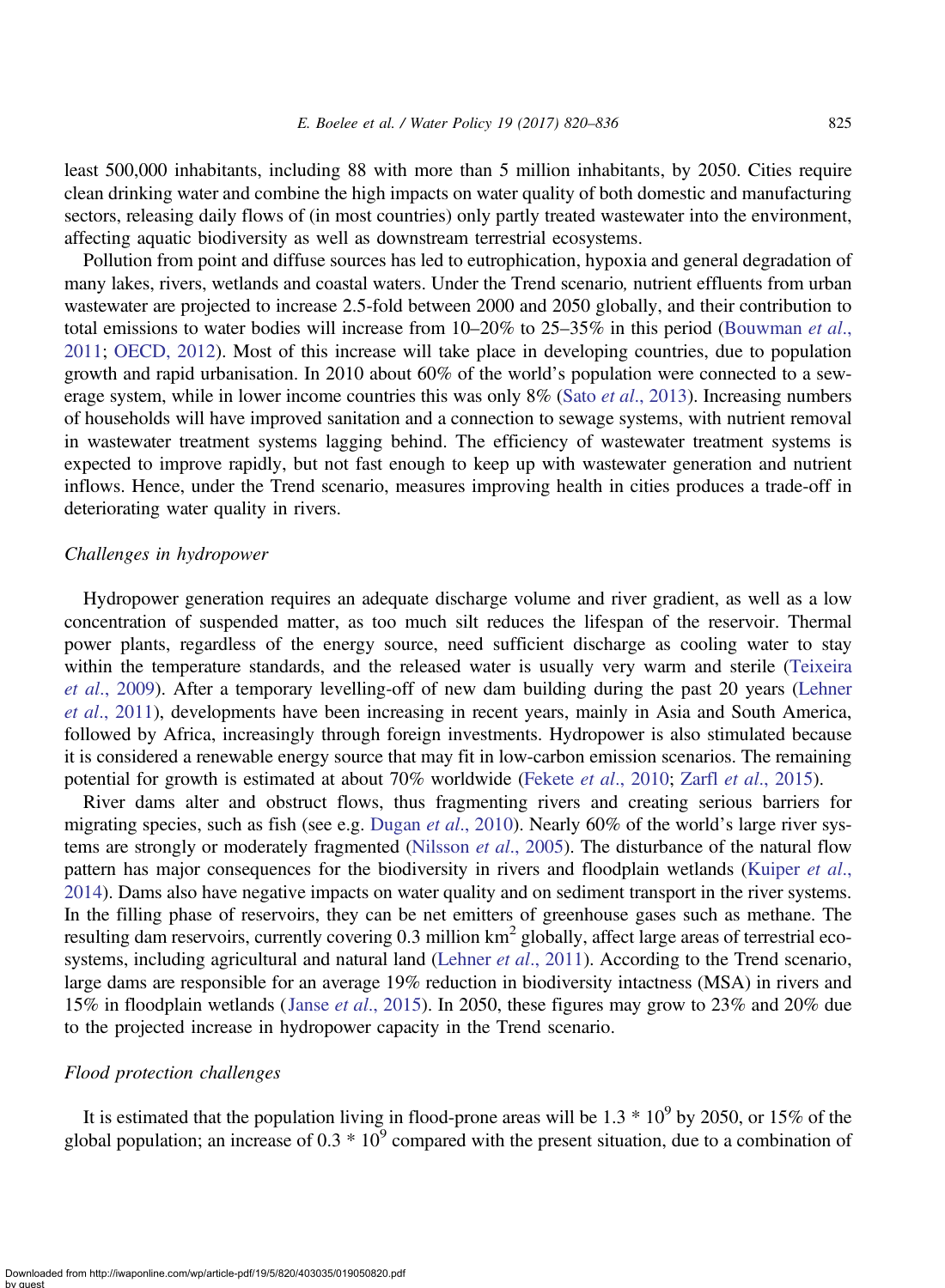<span id="page-6-0"></span>urbanisation, land-use changes and increasing climate variability ([Ligtvoet](#page-14-0) et al., 2014). The Trend scenario showed that 50% of the 88 cities with more than 5 million inhabitants by 2050, will rank highest with respect to vulnerability to coastal and river flooding, based on the size of the population exposed and gross domestic product per capita (Visser *et al.*, 2012). In these same densely-populated areas, 'squeezing' rivers into narrow channels to facilitate navigation increases the risk of rivers overflowing during peak flows. Levees and embankments for flood protection have eliminated many biodiversity-rich floodplains, and connectivity between river, side-channels and wetlands has been lost. Likewise, the channelisation of smaller streams and the construction of embankments around lakes lead to loss of habitat diversity, riparian vegetation and fish spawning grounds.

#### Potential of the pathways

For a number of interventions or pressure factors in the Trend scenario, the impacts on the biodiversity intactness in aquatic ecosystems have been estimated: wetland conversion, impacts of land use in river catchments including pollution by nutrients (eutrophication) and major hydrological changes ([Janse](#page-14-0) et al[., 2015\)](#page-14-0). According to the model, this will result in a considerable further decrease of (world-averaged) aquatic biodiversity intactness (Figure 1), the major decreases to be expected in Africa, Latin-America and parts of Asia. Subsequently, the three development pathways show different reductions in biodiversity intactness (Figure 1). The pathways have different impacts across regions and none of these are beneficial for all aspects of biodiversity in all regions of the world. The options incorporated in each of the three pathways are denoted with an asterisk (\*) in [Table 2](#page-7-0). These are mainly related to land use, water use and pollution reduction. Other nature-based solutions for water management can be envisaged that reduce the pressures on aquatic ecosystems, such as catchment management and different hydropower options,



Fig. 1. Pressures driving global-averaged freshwater biodiversity loss under the Trend scenario (2050) and three development pathways (GT: global technology, DS: decentralised solutions, CC: consumption change). Source: PBL (Kok et al[., 2014](#page-14-0)).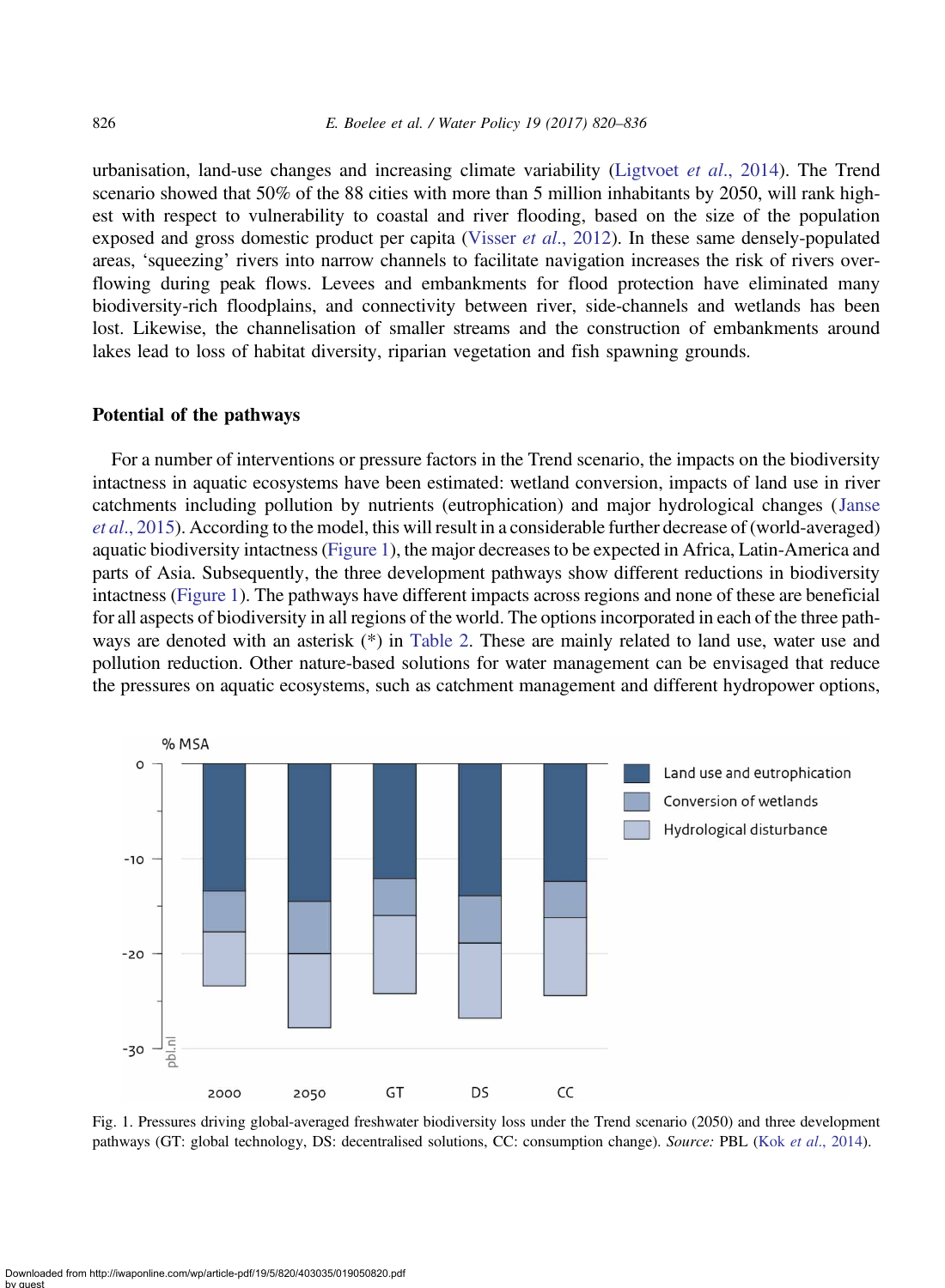|                      | <b>Cities</b>                               | Water for food                                                             | Hydropower                                       | Flood protection          |  |  |
|----------------------|---------------------------------------------|----------------------------------------------------------------------------|--------------------------------------------------|---------------------------|--|--|
| Main<br>challenge    | Clean water supply<br>Waste disposal        | Water shortage                                                             | Reliable low-silt<br>flows                       | Vulnerable cities         |  |  |
| Main impact          | Pollution through wastewater                | High water abstraction<br>Pollution through nutrients and<br>agrochemicals | Disruption of rivers                             | Disruption of<br>rivers   |  |  |
| Nature-based options |                                             |                                                                            |                                                  |                           |  |  |
| <b>GT</b>            | Improved water and waste<br>treatment $(*)$ | Improved resource efficiency(*)<br>Genetic engineering                     | Regulatory<br>installations                      |                           |  |  |
| DS                   | Catchment protection<br>Wastewater reuse    | Multipurpose agroecosystems (*)                                            | Alternative locations<br>Watershed<br>management | Natural<br>infrastructure |  |  |
| CC                   | Waste prevention $(*)$                      | Reduced demand for animal<br>products $(*)$                                | Alternative energy<br>sources                    |                           |  |  |

<span id="page-7-0"></span>Table 2. Overview of challenges and options per sub-sector.

(\*) These options are included in the modelling of the pathways as shown in [Figure 1.](#page-6-0)

but these were not yet included in the current model analysis (which was restricted to broad-scale developments, as explained before). Their potential, however, is discussed in the sections below.

Under the GT pathway, less agricultural land is required due to enhanced crop and animal productivity, thus reducing the need to convert wetlands. Productivity increase is enhanced by applying advanced technologies to reduce external impacts and create improved varieties and crops, aiming at closed cycles. As food production is intensified and concentrated in high-intensity agricultural areas, local negative impacts on biodiversity, e.g. by eutrophication or water abstraction, may be high in this pathway. Protected areas are realised at a highly aggregated level of realms, with new protected areas being assigned where they are least in conflict with agricultural expansion. Better technologies enable great improvements in urban wastewater treatment.

In contrast, under the DS pathway there is more conservation of biodiversity within agricultural regions and in managed forests, associated with mosaic landscapes with patches and strips of natural land interspersed with agroecosystems. Improved agricultural productivity is achieved through ecological intensification methods, using a variety of techniques including mixed cropping, natural water buffers, erosion prevention, and optimised natural pest control such as Integrated Pest Management. Pro-tected areas are assigned at the detailed level of 779 different eco-regions (Olson et al[., 2001\)](#page-15-0) and are more often placed close to existing agriculture, making them more vulnerable. With more dispersed negative impacts, water pollution reduction may be harder to manage. The benefits of lower nutrient losses from less intensively used cropland are apparently counteracted, on average, by the larger cropland area. This pathway shows the smallest benefits on average with respect to the Trend scenario, but that could be an underestimation. Actually, the DS pathway might offer the best opportunities for localised nature-based solutions, which have not yet been incorporated into the models.

In the CC pathway, consumer preferences are assumed to change in favour of less resource-intensive choices, such as less motorised traffic, more end-use water and energy savings, more re-use and recycling, and reduced waste along the food chains. Particularly because of the dietary shift to fewer animal products, less agricultural land is required. Water consumption for food and fibre production is reduced as consumers strive to reduce their water footprints.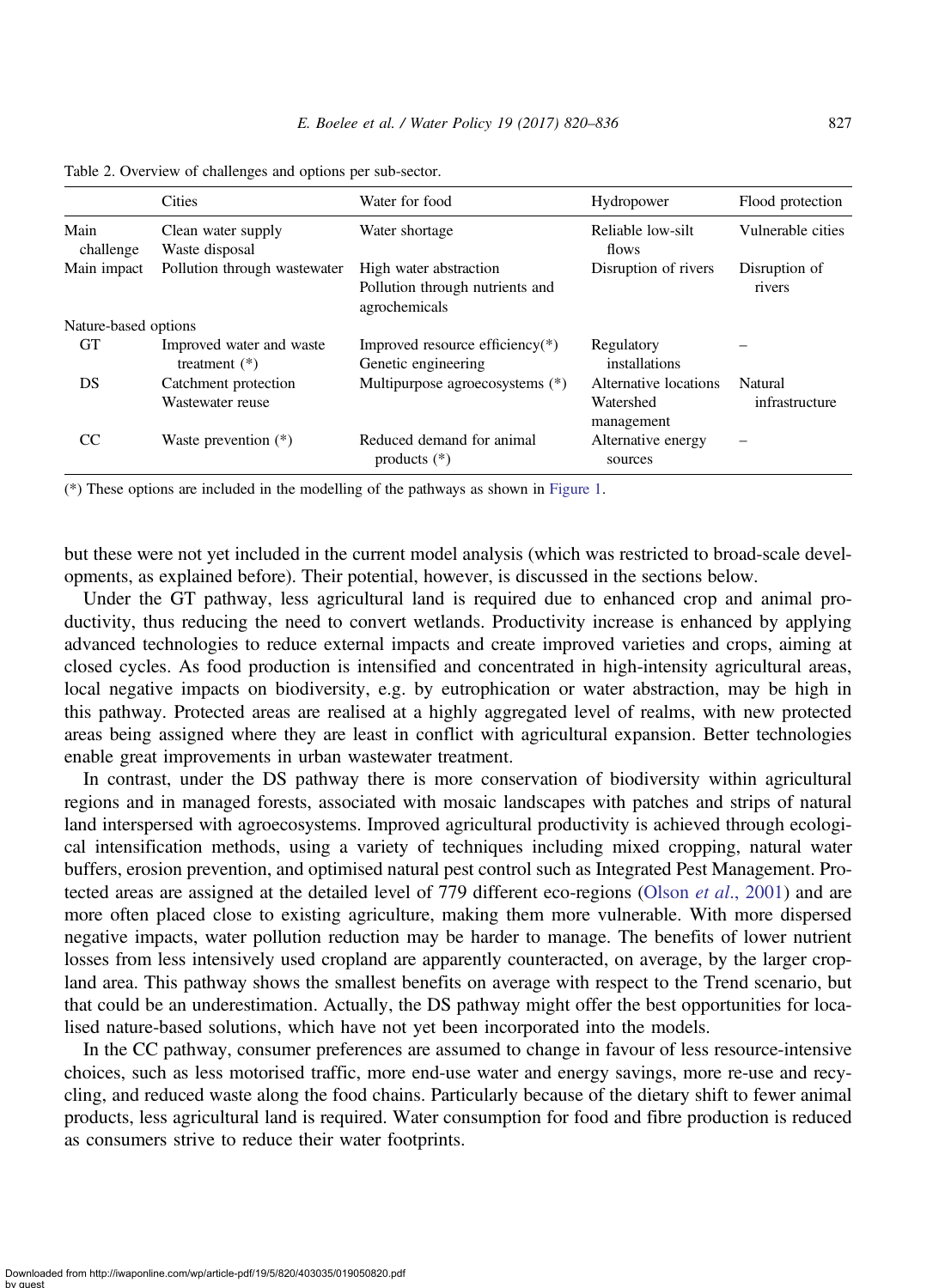## Realising pathways and applying nature-based solutions

The potential of the three pathways can be expanded by developing nature-based solutions and water management practices, best implemented at sub-sector level. Such ecological practices of water management will particularly help realise the DS pathway, though the technologically more complicated ones especially fit within GT. Increased demand for ecologically produced food typically fits the CC pathway. Together, these interventions aim to prevent and mitigate the extensive environmental impacts of water abstraction, regulation and pollution on aquatic and terrestrial ecosystems. In the sections below, the different types of nature-based solutions are discussed by sub-sector, how they fit in the three pathways, what potential they have in different contexts and how they may complement each other.

## Ecological water management for cities

Modelling the GT pathway included improved treatment of drinking water supply as well as wastewater. Many novel water treatment technologies are available that could be deployed on a larger scale by the municipalities, which benefits aquatic life downstream. This may not be viable in poor countries, where alternative solutions could include collection of urine or central co-composting, as well as more decentralised options.

DS in poor countries could be realised through cheaper alternatives for wastewater treatment, such as reuse. Urban and peri-urban agriculture can turn the nutrients from sewage into fruit, vegetables and fish, thus contributing to more diversified diets in cities, while diminishing the downstream nutrient load. This is already happening in more than 20 million hectares of urban cropland ([Thebo](#page-15-0) et al., [2014](#page-15-0)). Precautions are needed to avoid environmental or health risks (e.g. [Karanja](#page-14-0) et al., 2010). Combinations of treatment and aquifer recharge are also applied, where after initial treatment the soil acts as a natural secondary filter and the groundwater can be used for various purposes (Qadir et al[., 2015](#page-15-0)). Subsequently, using wastewater for greening of the city itself, in parks, forests, wetlands and urban agriculture, can enhance urban biodiversity as well as serve multiple ecosystem services, such as flood and temperature regulation. Likewise, the DS pathway offers options for protection of biodiversity and natural vegetation in catchment areas. Water boards and drinking water companies can help protect watersheds by actively stimulating land-use practices that cause less pollution, or preserve natural elements in the landscape. Such measures deliver cleaner water to cities more reliably and help reduce erosion and prevent floods (see also the discussion on payment for environmental services (PES) below).

CC could play a role in diminishing spillage of high quality drinking water and help reduce pollution in cities through waste prevention. Similarly, pollution prevention and reduction, by improving the quality of water resources upstream, reduces urban treatment costs and helps secure the supply and meet the demands of multiple users.

# Ecological practices in water for food

Under the GT pathway, most potential improvement has been modelled to be achieved through technology and farming practices that increase resource efficiency (of water and other resources). Agrochemical companies are under pressure to produce pesticides that break down much quicker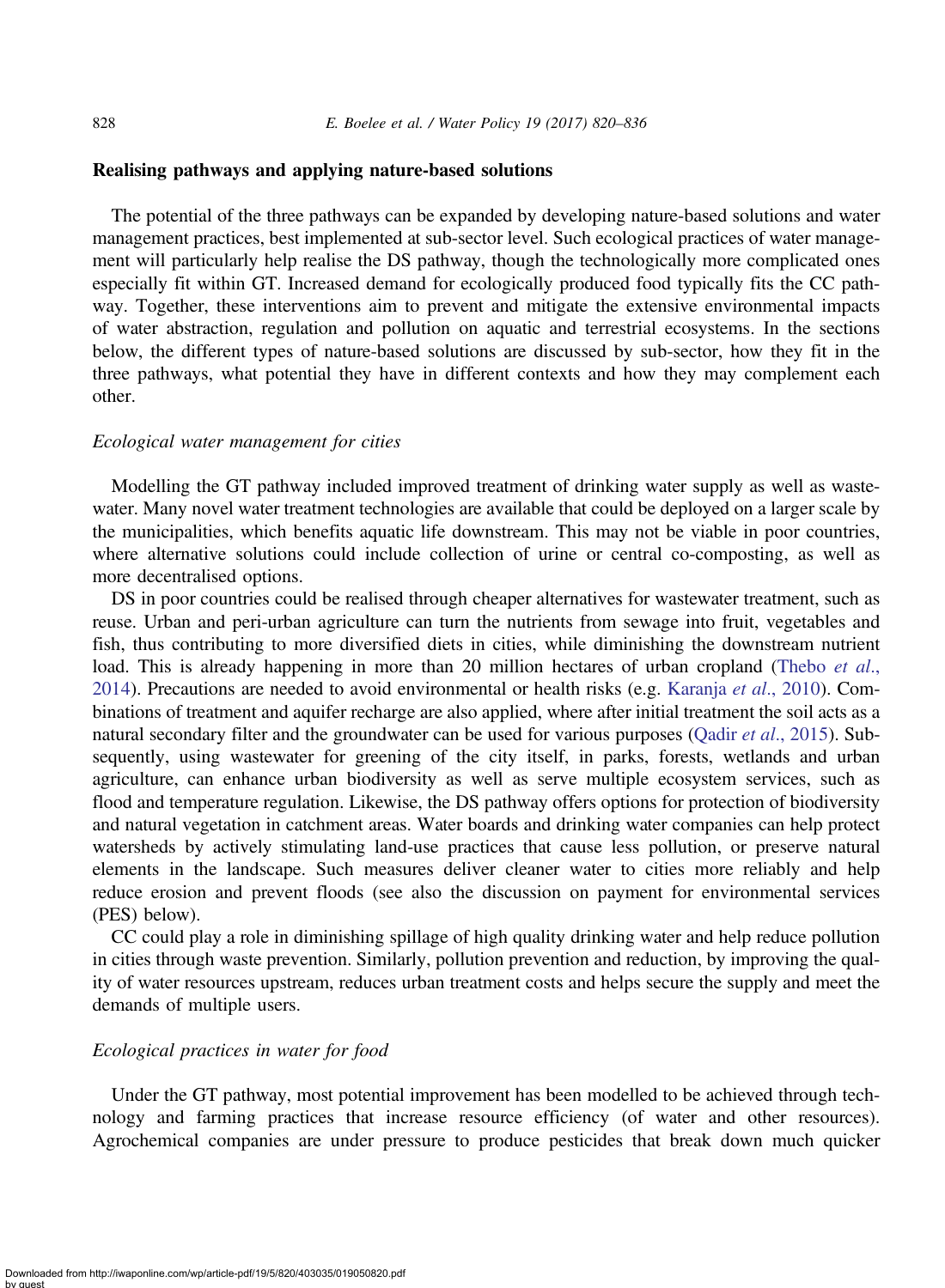than currently applied formulas so that groundwater pollution is reduced, and soil stabilisers are being developed to combat erosion and land degradation. Evolving remote sensing technology is used to determine the timing of crop watering or drainage, but also to monitor pests (allowing for more environment-friendly control measures). Intensive closed-basin aquaculture, in which water is recycled and treated with filters and disinfection technologies, has a very high water use efficiency ([Bunting,](#page-13-0) [2013](#page-13-0)). This complies with certification schemes in aquaculture, such as the  $ASC^2$  ecolabel. Animal breeding could lead to the development of animals that are more food-efficient, while modern livestock management practices have the potential to reduce local water pollution and eutrophication.

As part of DS at the landscape level, efforts aim at combinations of nature-based water storage and agroecosystems serving multiple purposes, interspersed with nature. For instance, integrating crops with trees to preserve soil water, cultivating fish in rice fields, or using water harvesting for livestock as well as to prevent floods (Bossio et al[., 2010;](#page-13-0) [Boelee, 2013](#page-13-0)). Diversity in fields and landscapes also helps increase ecosystem health and biodiversity, thus contributing to increased resilience ([Jarvis](#page-14-0) et al[., 2007\)](#page-14-0). For example, canals and hedgerows can also serve as corridors for fish and other wildlife, respectively; buffer zones around lakes and streams may reduce water pollution, while providing a habitat for predators of crop pests [\(Vohland & Boubacar, 2009](#page-16-0); [Boelee, 2013\)](#page-13-0). Conservation of aquatic ecosystems would also enhance their function as a habitat for fish and benefit the inland fisheries sector.

Similarly, CC, driven by opposite lifestyle trends, would change the face of agriculture, its ecological and water footprints, as well as productivity. A shift towards more vegetable and less animal-based food, as well as reduced waste of food will have important impacts (included in the scenario modelling), like water savings, a reduced water footprint and reduced pressures from land-use and pollution. Consumer awareness of the ecological footprint and water consumption of food products will be an important lever to achieve this.

# Sustainable hydropower

With the construction of many new hydropower stations in Asia, Africa and South America underway, sustainability concerns could be included from the onset and help realise the modelled pathways. There are opportunities in the phases of planning (location), construction/filling and operational management of the power plants, though the actual application is currently limited ([International Energy Agency \(IEA\), 2006](#page-14-0)).

The GT pathway offers opportunities in the construction stage to include hi-tech infrastructure, such as multiple spillway valves that allow precise flow regulation (e.g. at the Hume dam in Australia) or fish elevators (e.g. at the Winooski Falls dam in the USA). Modelling can support optimisation of water releases for multiple purposes [\(Richter & Thomas, 2007](#page-15-0); [Smokorowski](#page-15-0) et al., 2009; Kim [et al](#page-14-0)., [2012](#page-14-0)). Once the technology is in place, 'sustainable dam management' in the operation phase offers the possibility to release environmental flows to downstream ecosystems, to the benefit of biodiversity, fish migration and other services [\(Pittock, 2010](#page-15-0)). Ensuring water flows of the right quality at the right time is particularly crucial in river basins where upstream water abstractions have reduced the natural dry season water flows ([Arthington](#page-13-0) et al., 2009).

<sup>2</sup> Aquaculture Stewardship Council; see [www.asc-aqua.org.](http://www.asc-aqua.org)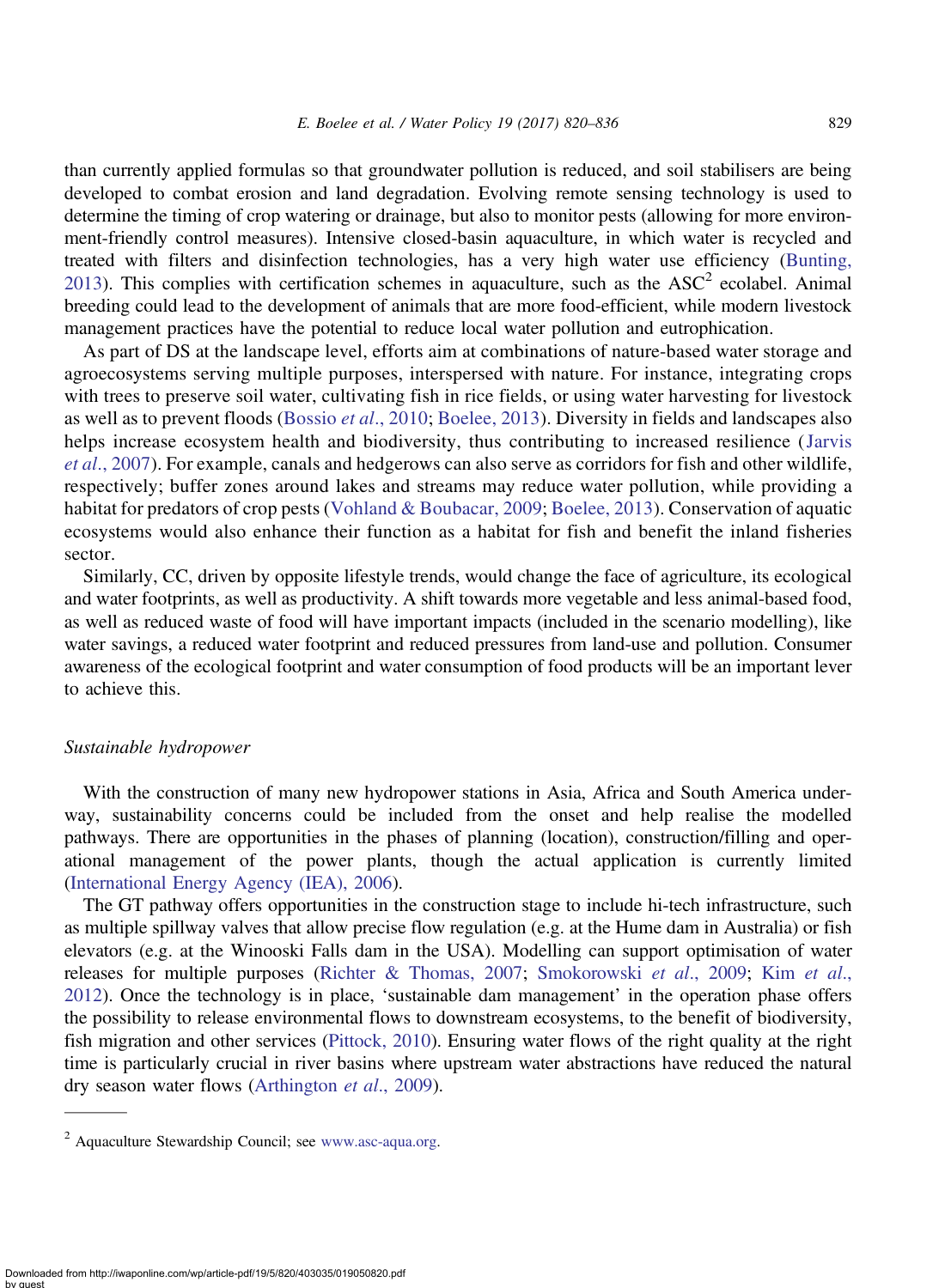DS at the planning and design stage could support the selection of dam locations with the least impact, for example in selected side branches instead of spread over the whole river, and using nature-based solutions at the landscape level, such as natural floodplain areas. These can be identified through the Hydropower Sustainability Assessment Protocol, which supplies useful guidance promoting ecological design [\(International Hydropower Association \(IHA\), 2014\)](#page-14-0). In this protocol, the natural flow is controlled as far as possible in the reservoir filling phase and during operational management, using infrastructure that allows the passage of migratory fish and other aquatic species, as well as sediments. Hydropower plants benefit from intact vegetation in the upper catchments, as this prevents erosion and reduces the sediment load to the reservoirs [\(Wunder](#page-16-0) *et al.*, 2008), thereby reducing costs for dredging and increasing the life span of dams. Water quality in the reservoir itself could be managed, for instance by the restoration of habitats in riparian areas, together with effective monitoring and barriers against invasive species. Other measures that would fit within the DS pathway include retrofitting existing dams to make them serve multiple purposes and protect multiple ecosystem functions, for instance by adding fish passages ([Calles & Greenberg, 2007](#page-13-0); [Williams, 2008\)](#page-16-0). More drastic restoration options may involve the removal of an existing dam and its placement at another location where it causes fewer disturbances to the river system. In the Penobscot River (Maine, USA) two dams in the lower river were replaced with new dams in side branches. This reduced the disturbance to river flow and fish migration while the same hydropower capacity was maintained ([Opperman](#page-15-0) *et al.*, 2011).

As part of the CC pathway, energy savings could reduce the demand for hydropower, though being more difficult to achieve in growing economies. Moreover, various alternatives to hydropower from large dams are currently available that are both more sustainable and more cost-effective than conventional dams (Totten et al[., 2010;](#page-15-0) Ansar et al[., 2014\)](#page-13-0). These may be driven by the public as people become more aware of the environmental impacts of hydropower.

#### Nature-based flood protection

As the limits of conventional solutions to water regulation have become apparent, nature-based solutions increasingly play a role in flood control [\(Cohen-Shacham](#page-13-0) et al., 2016). These are generally not high-tech, rarely influenced by consumers and largely effective at the basin level, so would contribute to the DS pathway. Natural infrastructure such as wide river floodplains with connected biodiversity-rich wetlands can be a cost-effective alternative to artificial embankments for flood protection ([Department](#page-14-0) [of Conservation, 2007;](#page-14-0) [Pittock & Xu, 2010;](#page-15-0) [United Nations Environment Programme \(UNEP\)](#page-15-0) et al., [2014](#page-15-0)). For coastal protection too, intact coastal ecosystems such as estuaries, mangroves and salt marshes can help protect shorelines and coastal communities from the effects of disasters such as flooding and high waves. However, in places where almost all land is allocated and rivers are regulated (for instance in and near cities), nature-based solutions may be less feasible or be more expensive simply because such infrastructure takes up more space than conventional measures.

#### Towards implementation

The various interventions discussed above can contribute to the biodiversity targets for 2050 and address the multiple challenges in water management. While the modelled scenarios each have their emphasis, in reality different pathways will be followed to various extents across the world. Current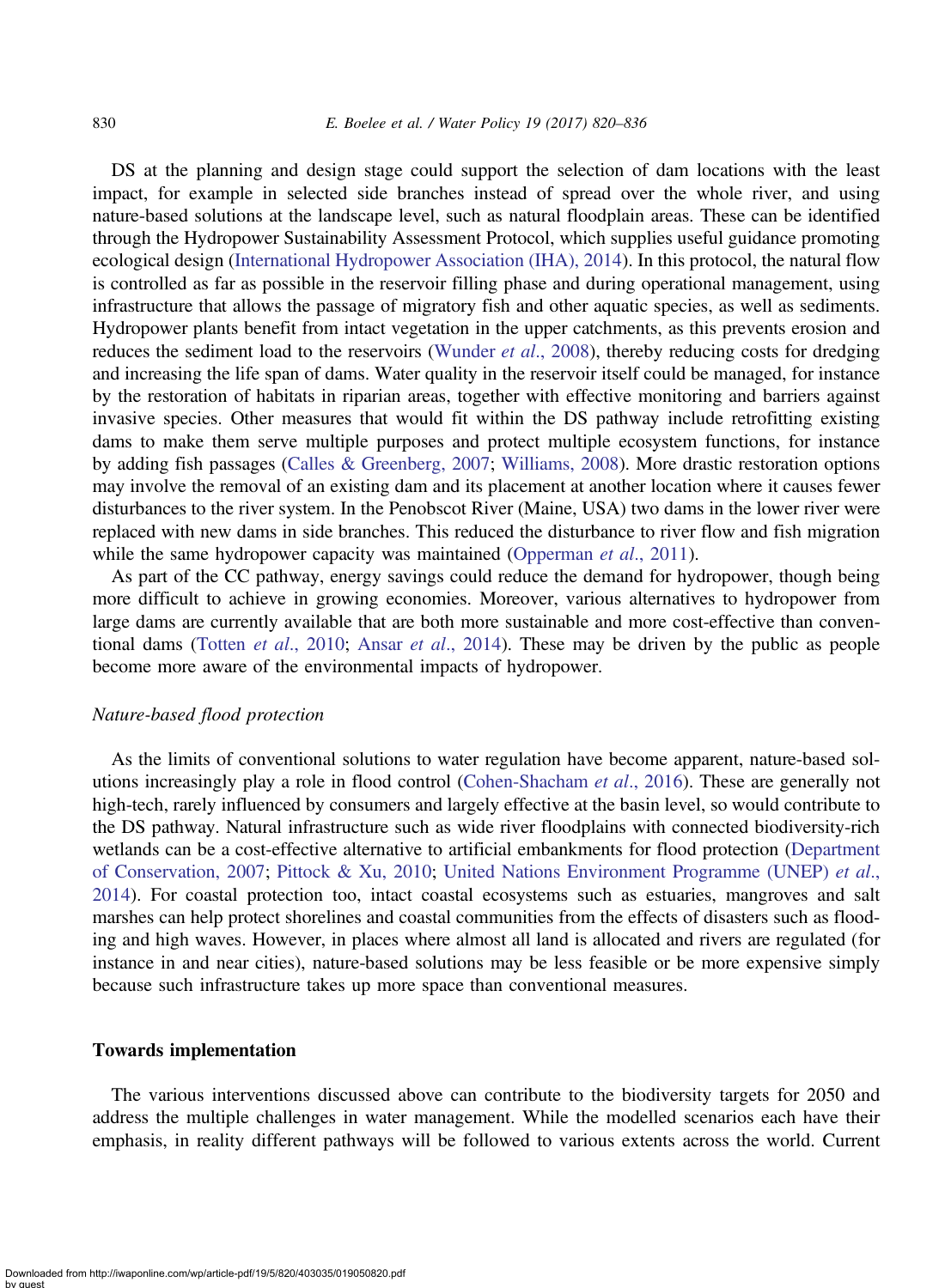investment mechanisms exist at city level, in agriculture, for hydropower and flood protection, so implementation of nature-based solutions needs effectively to be carried out by (sub)sectors, such as municipalities, waterboards and hydropower companies. Mainstreaming biodiversity into policy requires coordinated planning through, for example, Integrated Water Resource Management (IWRM) guided by the ecosystems approach, followed by implementation of nature-based solutions.

# Integrated water management

Several of the nature-based solutions applied in sub-sectors serve multiple objectives and would benefit from integrated planning and coordination across sectors, for instance by district- or provincelevel authorities or by river basin organisations. Examples of multifunctional interventions include the use of natural infrastructure, safeguarding environmental flows, PES schemes and river and lake restoration. Wetlands or other nature-based solutions can be used for water storage but also improve water quality. Environmental flows, particularly preserving river flow in the dry season, often also serve the needs of recreation and tourism, now among the world's dominant economic sectors. PES schemes can be run by basin organisations or as direct contracts, e.g. between hydropower companies and groups of farmers or fishers and serve upstream and downstream interests alike. Well-designed restoration projects at natural streams or lakes reverse current degradation of aquatic ecosystems, restore biodiversity and safeguard their ecosystem services.

Theoretically, integrated planning can direct and strengthen sectoral implementation of multipurpose nature-based solutions. This is in line with the principles of IWRM, as are environmental flows. Globally, interest in water management for a broader range of ecosystem services is increasing. Strengthening and expanding the capacity for nature-based solutions in IWRM would offer excellent opportunities for mainstreaming biodiversity in water management [\(WWAP, 2015](#page-16-0)), as would the inverse: addressing water management challenges as part of an ecosystem approach [\(Cohen-Shacham](#page-13-0) et al., 2016). However, in practice the designated river basin organisations do not always succeed in implementing even the basic principles of IWRM, due to various barriers [\(Medema](#page-14-0) *et al.*, 2008; [Chéné, 2009](#page-13-0)).

# Barriers and levers for a transition to nature-based solutions in water management

Nature-based solutions that serve dual purposes of improved water management and biodiversity conservation are already applied by actors worldwide, but not at a large enough scale to have sufficient impact. There are barriers to their implementation, as well as levers.

Four strong barriers prevent upscaling of these interventions into policy and biodiversity mainstreaming with global impact. First, while there is increasing political will at various scales (local, national, regional, and global), there may not be sufficient commitment to implementation. The various actors may sustain unequal relations, and conflicting interests between countries about water issues may hinder an integrated vision. Second, governance of water is dispersed and complex, with many competing interests. Although IWRM is a well-known approach that theoretically involves every important actor, only 10% of countries have actually adopted it [\(Global Water Partnership \(GWP\), 2014](#page-14-0)) and practical implementation is at best partial. Third, measures for reducing biodiversity loss, such as naturebased solutions, can be complicated and appear as win-win solutions mainly in the long term whereas immediate economic gains are less clear. Besides, costs and benefits are often unequally divided between various private and public sectors. Heavy modifications to rivers or other water bodies are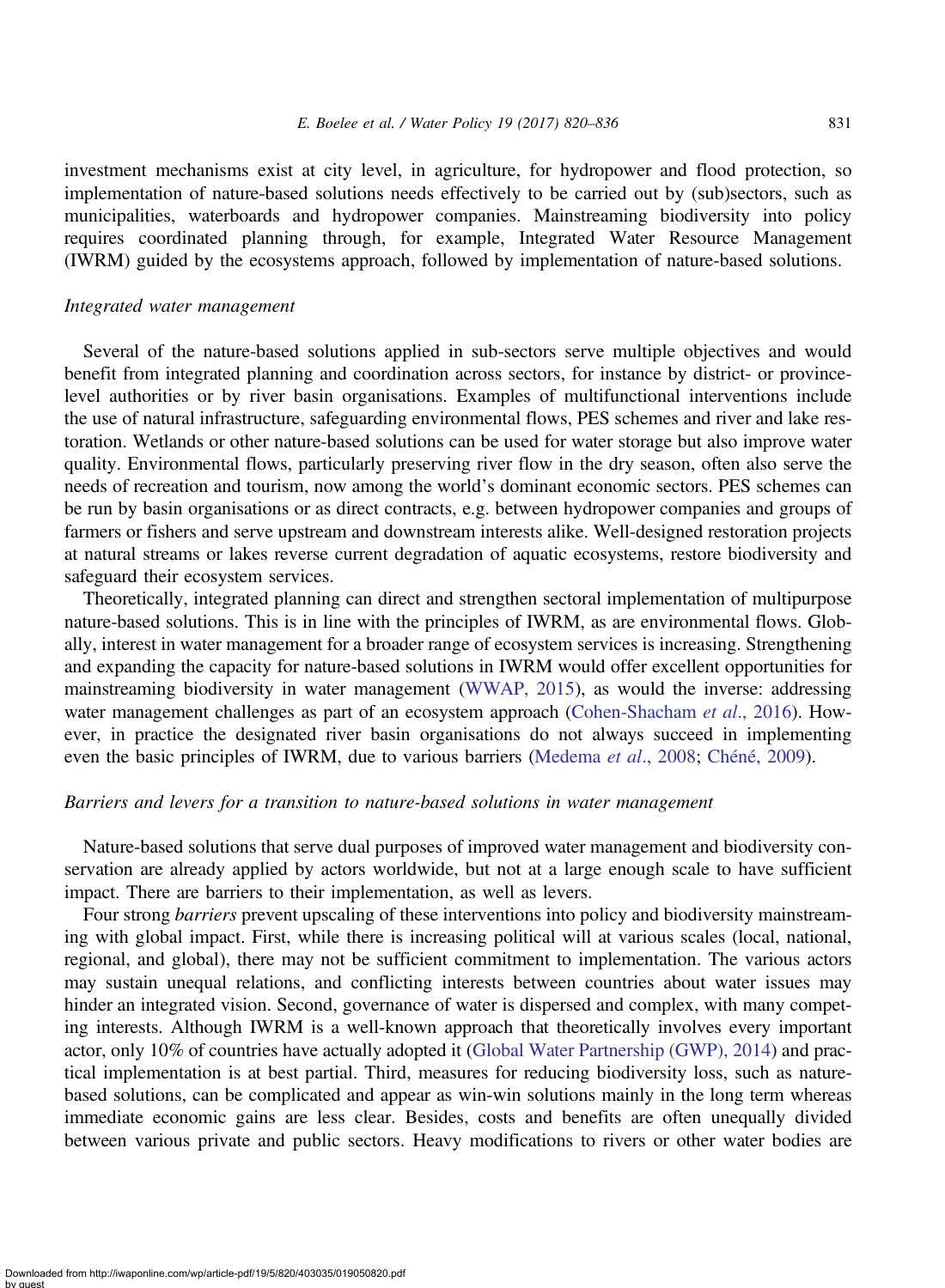often difficult to reverse, with present land use and land ownership limiting restoration possibilities. Moreover, mainstreaming biodiversity requires more knowledge of the basin and water system [\(van](#page-15-0) [der Zaag, 2010\)](#page-15-0). Fourth, innovative organisational arrangements are needed to support the integrated planning of ecological approaches and the implementation of nature-based solutions in the various (sub) sectors. This is because the success of measures often will depend on the actions of sectors other than water management only.

Conversely, specific levers can help the implementation of an ecosystems approach, such as the increasing public desire in many countries for landscape interventions and the availability of alternative technologies and nature-based solutions. The insight that nature-based solutions can yield multiple ecosystem services (not just energy generation, food production or nature conservation, for example) helps to broaden this support and provides policy space to experiment and learn ([Ozment](#page-15-0) et al., 2015). An interesting example is the current international dialogue on the 'water – energy – food nexus' that is used by some organisations to involve more stakeholders across levels and promote multifunctional eco-system-friendly approaches [\(Krchnak](#page-14-0) et al., 2011). At the global level, initiatives such as the Global Environmental Facility and its various programmes, such as the Transboundary Water Assessment Programme [\(www.geftwap.org\)](http://www.geftwap.org), have contributed to better insights into the integrated management of international water systems and their associated risks. The more widespread use of cost-benefit analyses that consider the full valuation of ecosystem services could serve as a lever to demonstrate in what circumstances and under what conditions nature-based solutions, traditional architecture or a combination of the two are the most cost-effective. New eco-engineering decision support models are available that guide the selection of the best infrastructure options that tackle both water management problems and sustainable ecosystem services (UNEP et al[., 2014;](#page-15-0) Poff et al[., 2016](#page-15-0)). Mainstreaming of biodiversity in water management may also serve as a lever in itself, by involving a wider range of stakeholders. As ecosystems approaches like this are generally more knowledge-intensive than traditional ones [\(van](#page-15-0) [der Zaag, 2010\)](#page-15-0), they offer numerous business opportunities for organisations, SMEs (small and medium enterprises) and individuals that have more freedom to operate outside traditional disciplinary boundaries, supported by scientific approaches that can help identify trade-offs and synergies.

## Conclusion

Future projections have shown challenges in water management, such as water shortages, pollution and deterioration of aquatic ecosystems, further aggravated by urbanisation, climate change and increasing demands for food production and hydropower. Scenario analysis of three alternative pathways targeted at the reduction of biodiversity loss while achieving SDGs helped to identify nature-based solutions that address water management challenges. Our review showed that many promising examples of such interventions exist and have potential for simultaneously addressing water and biodiversity concerns.

The successful mainstreaming of biodiversity in water management is a multi-faceted, long-term and often decentralised process, requiring new engagements between the biodiversity community, water managers and the various sub-sectors analysed in this paper. Mainstreaming biodiversity will require more awareness and knowledge, experimentation and experience sharing but has high potential for upscaling and implementation across scales. The required innovation, nature-based infrastructure and novel applications of high and low technologies, will offer great opportunities for business and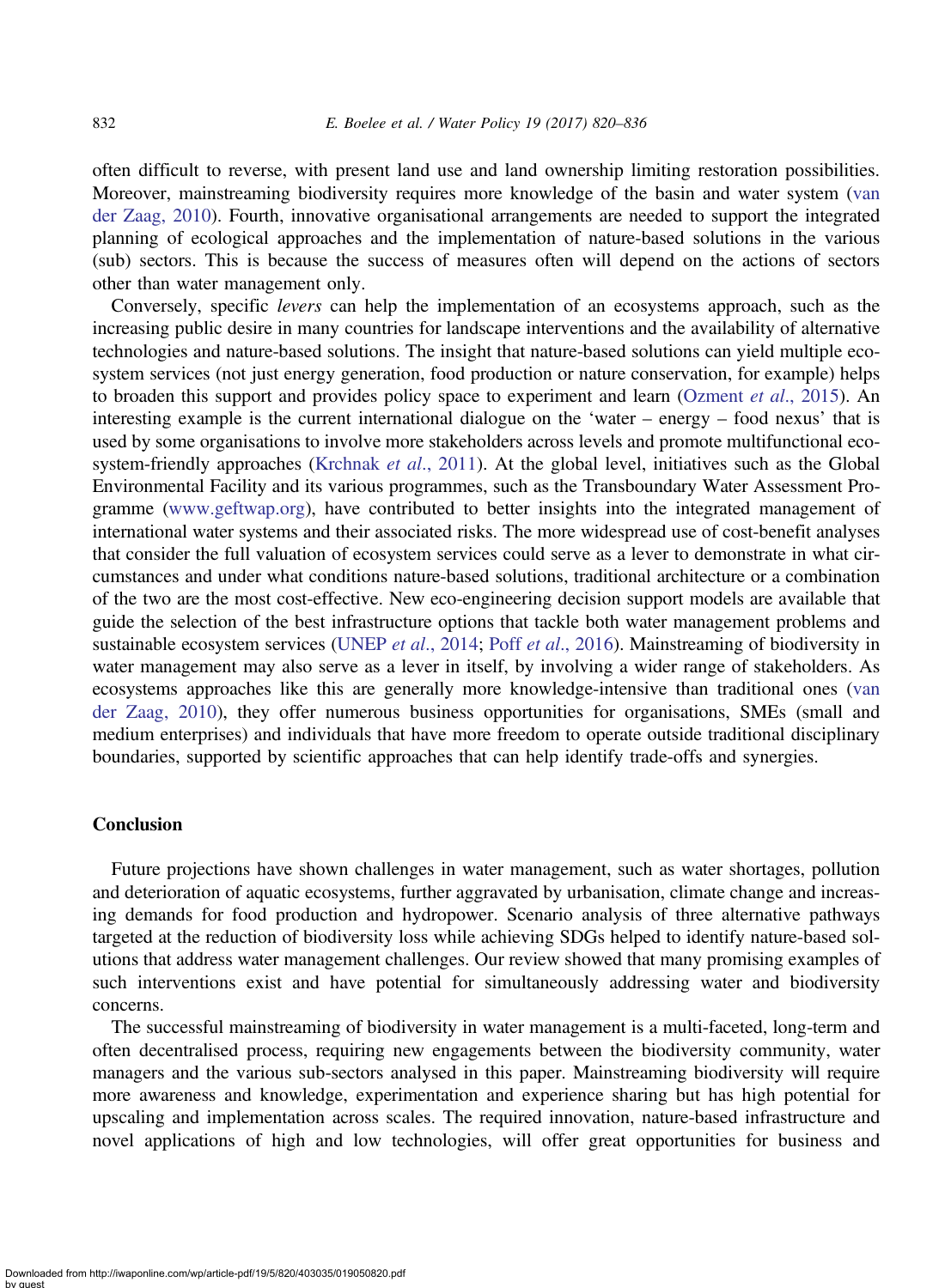<span id="page-13-0"></span>development of new solutions by engineering and consulting companies alongside public authorities. Support of public authorities in the long term will be an important lever, as is the inclusion of major stakeholders.

Challenges in the water sector and biodiversity conservation goals can best be jointly addressed at the problem identification and planning stage via integrated adaptive approaches such as IWRM, while implementation is best carried out at (sub) sector level. Issues of water scarcity, pollution and infrastructure need specific local solutions that take into account the specific needs and constraints of cities, water for food, hydropower and flood protection. If biodiversity and healthy ecosystems are systematically integrated in water, energy, agriculture and other sectors and supported by policy, strong institutions and funding, ecological practices can be more widely implemented and promote the SDGs on water and biodiversity.

### Acknowledgements

The work for this article was carried out at the request of the Convention on Biological Diversity in the preparation of the Global Biodiversity Outlook 4 (Kok et al[., 2014](#page-14-0)). The authors thank Harm Duel, Jasper Fiselier, Marcel Klinge, Jamie Pittock and Henk van Schaik for their comments at that stage, and Johan Meijer for his help on the model implementation and the figures. We also thank two anonymous reviewers and the editors of Water Policy for their comments and improvements.

## References

- Ansar, A., Flyvbjerg, B., Budzier, A. & Lunn, D. (2014). [Should we build more large dams? The actual costs of hydropower](http://dx.doi.org/10.1016/j.enpol.2013.10.069) [megaproject development.](http://dx.doi.org/10.1016/j.enpol.2013.10.069) Energy Policy 69, 43–56. DOI 10.1016/j.enpol.2013.10.069.
- Arthington, A. H., Naiman, R. J., McClain, M. E. & Nilsson, C. (2009). [Preserving the biodiversity and ecological services of](http://dx.doi.org/10.1111/j.1365-2427.2009.02340.x) [rivers: new challenges and research opportunities.](http://dx.doi.org/10.1111/j.1365-2427.2009.02340.x) Freshwater Biology 55(1), 1–16. DOI 10.1111/j.1365-2427.2009.02340.x.
- Boelee, E. (ed.) (2013). Managing Water and Agroecosystems for Food Security. Comprehensive Assessment of Water Management in Agriculture Series 10. CAB International, Wallingford, UK; International Water Management Institute (IWMI), Colombo, Sri Lanka; United Nations Environment Programme (UNEP), Nairobi.
- Bossio, D., Geheb, K. & Critchley, W. (2010). [Managing water by managing land: addressing land degradation to improve](http://dx.doi.org/10.1016/j.agwat.2008.12.001) [water productivity and rural livelihoods.](http://dx.doi.org/10.1016/j.agwat.2008.12.001) Agricultural Water Management 97, 536–542.
- Bouwman, A. F., Klein Goldewijk, K., van der Hoek, K. W., Beusen, A. H. W., van Vuuren, D. P., Willems, J., Rufino, M. C. & Stehfest, E. (2011). [Exploring global changes in nitrogen and phosphorus cycles in agriculture induced by livestock pro](http://dx.doi.org/10.1073/pnas.1012878108)[duction over the 1900](http://dx.doi.org/10.1073/pnas.1012878108)–2050 period. Proceedings of the National Academy of Sciences of the United States (PNAS) 110(52), 20882–20887. DOI 10.1073/pnas.1012878108.
- Bullock, A. & Acreman, M. (2003). [The role of wetlands in the hydrological cycle](http://dx.doi.org/10.5194/hess-7-358-2003). Hydrology and Earth System Sciences 7(3), 358–389.
- Bunting, S. W. (2013). Principles of Sustainable Aquaculture: Promoting Social, Economic and Environmental Resilience. Routledge, UK.
- Calles, E. O. & Greenberg, L. A. (2007). [The use of two nature-like fishways by some fish species in the Swedish River Emån.](http://dx.doi.org/10.1111/j.1600-0633.2006.00210.x) Ecology of Freshwater Fish 16(2), 183–190. DOI 10.1111/j.1600-0633.2006.00210.x.
- Chéné, J.-M. (2009). [Integrated water resources management: theory versus practice.](http://dx.doi.org/10.1111/j.1477-8947.2009.01203.x) Natural Resources Forum 33(1), 2–5. DOI 10.1111/j.1477-8947.2009.01203.x.
- Cohen-Shacham, E., Walters, G., Janzen, C. & Maginnis, S. (eds) (2016). Nature-Based Solutions to Address Global Societal Challenges. IUCN, Gland.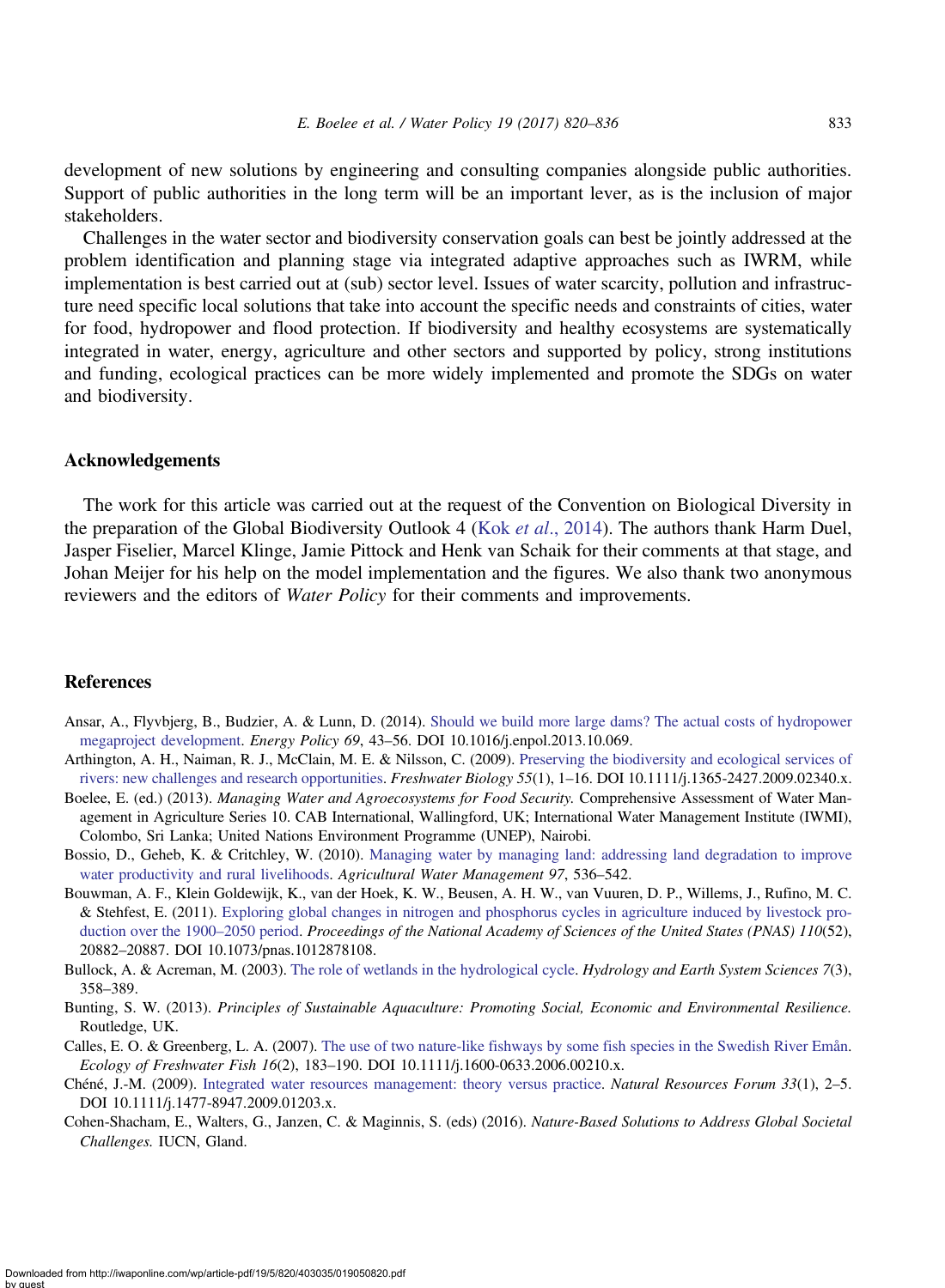<span id="page-14-0"></span>Department of Conservation (2007). The Economic Values of Whangamarino Wetland. DOCDM-141075, New Zealand.

- Dugan, P., Barlow, C., Agostinho, A., Baran, E., Cada, G., Chen, D., Cowx, I., Ferguson, J., Jutagate, T., Mallen-Cooper, M., Marmulla, G., Nestler, J., Petrere, M., Welcomme, R. & Winemiller, K. (2010). [Fish migration, dams, and loss of ecosystem](http://dx.doi.org/10.1007/s13280-010-0036-1) [services in the Mekong Basin.](http://dx.doi.org/10.1007/s13280-010-0036-1) AMBIO: A Journal of the Human Environment 39, 344–348.
- Fekete, B. M., Wisser, D., Kroeze, C., Mayorga, E., Bouwman, L., Wollheim, W. M. & Vörösmarty, C. (2010). [Millennium](http://dx.doi.org/10.1029/2009GB003593) [ecosystem assessment scenario drivers \(1970](http://dx.doi.org/10.1029/2009GB003593)–2050): climate and hydrological alterations. Global Biogeochemical Cycles 24(4).

Grafton, R. Q., Pittock, J., Davis, R., Williams, J., Fu, G., Warburton, M., Udall, B., McKenzie, R., Yu, X., Che, N., Connell, D., Jiang, Q., Kompas, T., Lynch, A., Norris, R., Possingham, H. & Quiggin, J. (2012). [Global insights into water resources,](http://dx.doi.org/10.1038/nclimate1746) [climate change and governance](http://dx.doi.org/10.1038/nclimate1746). Nature Climate Change 3(4), 315–321. DOI 10.1038/nclimate1746.

GWP (2014). GWP Strategy Towards 2020, A Water Secure World. Global Water Partnership, Stockholm.

- Huntley, B. J. & Redford, K. H. (2014). Mainstreaming Biodiversity in Practice: A STAP Advisory Document. Global Environment Facility, Washington, DC.
- IEA (2006). Implementing Agreement for Hydropower Technologies and Programmes. Annex VIII: Hydropower Good Practices: Environmental Mitigation Measures and Benefits. OECD International Energy Agency.
- IHA (2014). The Hydropower Sustainability Assessment Protocol. International Hydropower Association. [http://www.hydro](http://www.hydrosustainability.org/Protocol.aspx)[sustainability.org/Protocol.aspx](http://www.hydrosustainability.org/Protocol.aspx) (accessed 27 March 2017).
- Janse, J. H., Kuiper, J. J., Weijters, M. J., Westerbeek, E. P., Jeuken, M. H. J. L., Bakkenes, M., Alkemade, R., Mooij, W. M. & Verhoeven, J. T. A. (2015). [GLOBIO-Aquatic, a global model of human impact on the biodiversity of inland aquatic eco](http://dx.doi.org/10.1016/j.envsci.2014.12.007)[systems](http://dx.doi.org/10.1016/j.envsci.2014.12.007). Environmental Science and Policy 48, 99–114.
- Jarvis, D. I., Padoch, C. & Cooper, H. D. (eds) (2007). Managing Biodiversity in Agricultural Ecosystems. Columbia University Press, New York, USA.
- Karanja, N. N., Njenga, M., Prain, G., Kang'ethe, E., Kironchi, G., Githuku, C., Kinyari, P. & Mutua, G. K. (2010). Assessment of environmental and public health hazards in wastewater used for urban agriculture in Nairobi, Kenya. Tropical and Subtropical Agroecosystems 12(1), 85–97.
- Kim, N. W., Lee, J. E. & Kim, J. T. (2012). [Assessment of flow regulation effects by dams in the Han River, Korea, on the](http://dx.doi.org/10.1061/(ASCE)WR.1943-5452.0000148) [downstream flow regimes using SWAT.](http://dx.doi.org/10.1061/(ASCE)WR.1943-5452.0000148) Journal of Water Resources Planning and Management 138(1). DOI 10.1061/ (ASCE)WR.1943-5452.0000148.
- Kok, M., Alkemade, R., Bakkenes, M., Boelee, E., Christensen, V., van Eerdt, M., van der Esch, S., Janse, J., Karlsson-Vinkhuyzen, S., Kram, T., Lazarova, T., Linderhof, V., Lucas, P., Mandryk, M., Meijer, J., van Oorschot, M., Teh, L., van Hoof, L., Westhoek, H. & Zagt, R. (2014). How Sectors can Contribute to Sustainable use and Conservation of Biodiversity. CDB Technical Series 79. PBL Netherlands Environmental Assessment Agency, The Hague/Bilthoven.
- Krchnak, K., Smith, M. & Deutz, A. (2011). Putting Nature in the Nexus: Investing in Natural Infrastructure to Advance Water-Energy-Food Security. In: Bonn2011 Conference: The Water, Energy and Food Security Nexus – Solutions for the Green Economy, Background Papers for the Stakeholder Engagement Process. IUCN/TNC.
- Kuiper, J. J., Janse, J. H., Teurlincx, S., Verhoeven, J. T. A. & Alkemade, R. (2014). [The impact of river regulation on the](http://dx.doi.org/10.1007/s11273-014-9360-8) [biodiversity intactness of floodplain wetlands](http://dx.doi.org/10.1007/s11273-014-9360-8). Wetlands Ecology and Management 22, 647–658.
- Lehner, B., Liermann, C. R., Revenga, C., Vörösmarty, C., Fekete, B., Crouzet, P., Döll, P., Endejan, M., Frenken, K., Magome, J., Nilsson, C., Robertson, J. C., Rödel, R., Sindorf, N. & Wisser, D. (2011). [High-resolution mapping of the](http://dx.doi.org/10.1890/100125) world'[s reservoirs and dams for sustainable river-flow management](http://dx.doi.org/10.1890/100125). Frontiers in Ecology and the Environment 9, 494–502.
- Ligtvoet, W., Hilderink, H., Bouwman, A., Van Puijenbroek, P., Lucas, P. & Witmer, M. (2014). Towards a World of Cities in 2050 – an Outlook on Water-related Challenges. Background report to the UN-Habitat Global Report. PBL Netherlands Environmental Assessment Agency.
- MEA (2005). Ecosystems and Human Well-Being: Wetlands and Water Synthesis. World Resources Institute, Washington, DC.
- Medema, W., McIntosh, B. S. & Jeffrey, P. J. (2008). [From premise to practice: a critical assessment of integrated water](http://dx.doi.org/10.5751/ES-02611-130229) [resources management and adaptive management approaches in the water sector.](http://dx.doi.org/10.5751/ES-02611-130229) Ecology and Society 13(2), 29. [www.](http://www.ecologyandsociety.org/vol13/iss2/art29/) [ecologyandsociety.org/vol13/iss2/art29/.](http://www.ecologyandsociety.org/vol13/iss2/art29/)
- Molle, F., Wester, P. & Hirsch, P. (2010). [River basin closure: processes, implications and responses](http://dx.doi.org/10.1016/j.agwat.2009.01.004). Agricultural Water Management 97(4), 569–577. DOI 10.1016/j.agwat.2009.01.004.
- Nilsson, C., Reidy, C. A., Dynesius, M. & Revenga, C. (2005). [Fragmentation and flow regulation of the world](http://dx.doi.org/10.1126/science.1107887)'s large river [systems](http://dx.doi.org/10.1126/science.1107887). Science 308(5720), 405–408.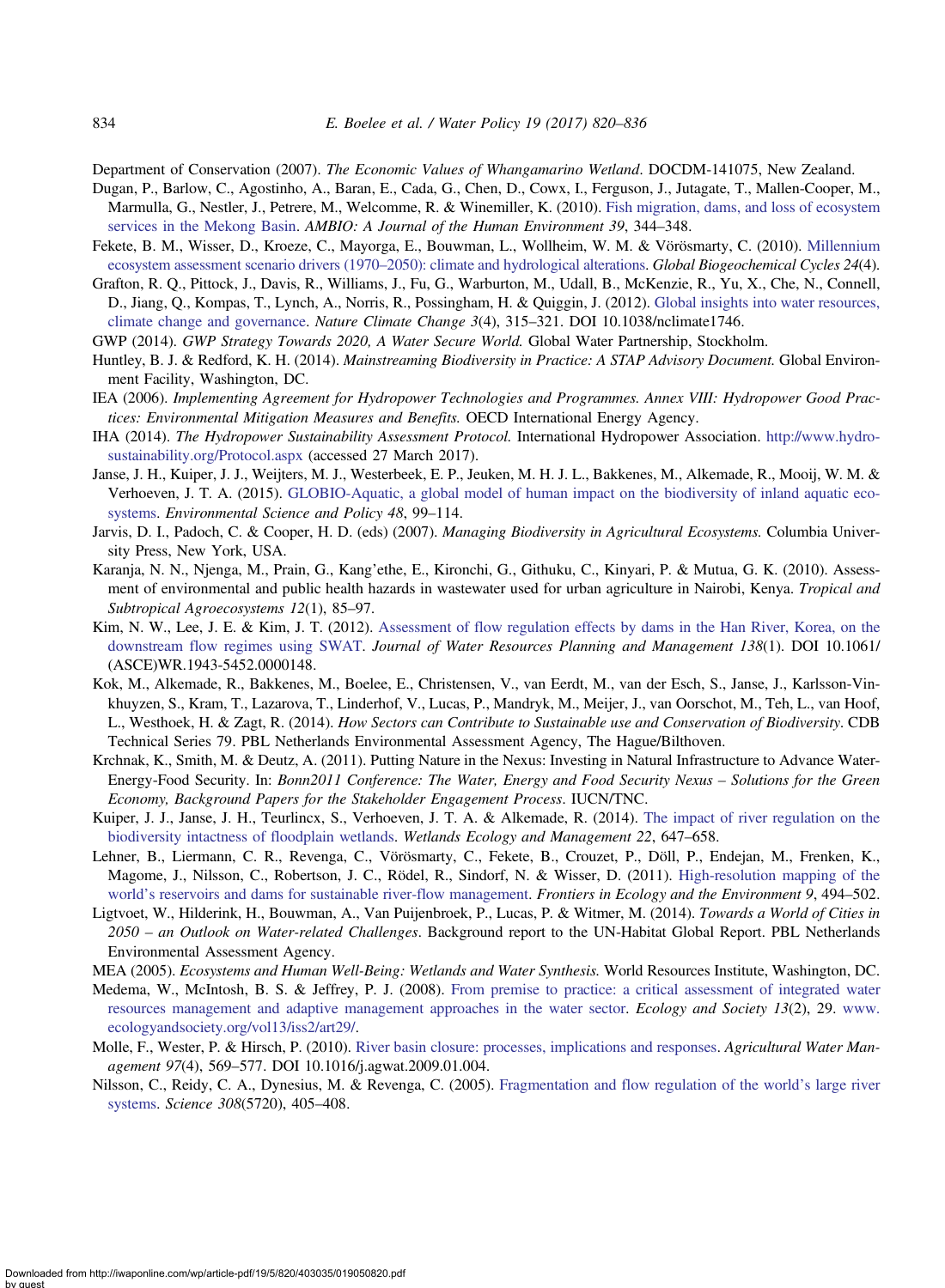- <span id="page-15-0"></span>OECD (2012). [OECD Environmental Outlook to 2050: The Consequences of Inaction](http://dx.doi.org/10.1787/9789264122246-en). OECD Publishing. DOI 10.1787/ 9789264122246-en.
- Olson, D. M., Dinerstein, E., Wikramanaya, E. D., Burgess, N. D., Powell, G. V. N., Underwood, E., d'Amico, J. A., Itoua, I., Strand, H. E., Morrison, J. C., Loucks, C. L., Allnutt, T. F., Ricketts, T., Kura, Y., Lamoreux, J. F., Wettengel, W. W., Hedao, P. & Kassem, K. R. (2001). [Terrestrial ecoregions of the world: a new map of life on Earth](http://dx.doi.org/10.1641/0006-3568(2001)051[0933:TEOTWA]2.0.CO;2). Bioscience 51(11), 933–938.
- Opperman, J. J., Royte, J., Banks, J., Day, L. R. & Apse, C. (2011). [The Penobscot River, Maine, USA: a basin-scale approach](http://dx.doi.org/10.5751/ES-04117-160307) [to balancing power generation and ecosystem restoration.](http://dx.doi.org/10.5751/ES-04117-160307) Perspective, part of a special feature on 'The Energy-Water Nexus'. Ecology and Society 16(3), 7. DOI 10.5751/ES-04117-160307.
- Ozment, S., DiFrancesco, K. & Gartner, T. (2015). The Role of Natural Infrastructure in the Water, Energy and Food Nexus. Nexus Dialogue Synthesis Papers. IUCN, Gland.
- PBL (2012). Roads From RIO + 20. Pathways to Achieve Global Sustainability Goals by 2050. PBL Netherlands Environmental Assessment Agency, The Hague.
- Pittock, J. (2010). Viewpoint better management of hydropower in an era of climate change. Water Alternatives 3(2), 444–452.
- Pittock, J. & Xu, M. (2010). World Resources Report Case Study. Controlling Yangtze River Floods: A New Approach. World Resources Report, Washington, DC. Available from: <http://www.worldresourcesreport.org> (accessed 7 May 2014).
- Poff, N. L. R., Brown, C. M., Grantham, T. E., Matthews, J. H., Palmer, M. A., Spence, C. M., Wilby, R. L., Haasnoot, M., Mendoza, G. F., Dominique, K. C. & Baeza, A. (2016). [Sustainable water management under future uncertainty with eco](http://dx.doi.org/10.1038/nclimate2765)[engineering decision scaling.](http://dx.doi.org/10.1038/nclimate2765) Nature Climate Change 6, 25–34. DOI 10.1038/nclimate2765.
- Qadir, M., Boelee, E., Amerasinghe, P. & Danso, G. (2015). Costs and benefits of wastewater for aquifer recharge. In: Wastewater: An Economic Asset in an Urbanizing World (Qadir, M., ed.). Springer International Publishing AG, Dordrecht, The Netherlands, Chapter 9.
- Rebelo, L.-M., McCartney, M. P. & Finlayson, C. M. (2010). [Wetlands of Sub-Saharan Africa: distribution and contribution of](http://dx.doi.org/10.1007/s11273-009-9142-x) [agriculture to livelihoods.](http://dx.doi.org/10.1007/s11273-009-9142-x) Wetlands Ecology and Management 18, 557–572. DOI 10.1007/s11273–009–9142-x.
- Richter, B. D. & Thomas, G. A. (2007). [Restoring environmental flows by modifying dam operations.](http://dx.doi.org/10.5751/ES-02014-120112) Ecology and Society 12 (1), 12. <http://www.ecologyandsociety.org/vol12/iss1/art12/>.
- Rockström, J., Falkenmark, M., Karlberg, L., Hoff, H., Rost, S. & Gerten, D. (2009). [Future water availability for global food](http://dx.doi.org/10.1029/2007WR006767) [production: the potential of green water to build resilience to global change](http://dx.doi.org/10.1029/2007WR006767). Water Resources Research 44, W00A12. DOI 10.1029/2007WR006767.
- Sato, T., Qadir, M., Yamamoto, S., Endo, T. & Zahoor, A. (2013). [Global, regional, and country level need for data on waste](http://dx.doi.org/10.1016/j.agwat.2013.08.007)[water generation, treatment, and use](http://dx.doi.org/10.1016/j.agwat.2013.08.007). Agricultural Water Management 130, 1-13. DOI 10.1016/j.agwat.2013.08.007.
- Smokorowski, K. E., Metcalfe, R. A., Jones, N. E., Marty, J., Niu, S. & Pyrce, R. S. (2009). Flow management: studying ramping rate restrictions. Hydroworld 28(5) Available from: [http://www.hydroworld.com/articles/hr/print/volume-28/issue-5/](http://www.hydroworld.com/articles/hr/print/volume-28/issue-5/Featured_Articles/flow-management-studying-ramping-rate-restrictions.html) [Featured\\_Articles/flow-management-studying-ramping-rate-restrictions.html](http://www.hydroworld.com/articles/hr/print/volume-28/issue-5/Featured_Articles/flow-management-studying-ramping-rate-restrictions.html).
- Stehfest, E., van Vuuren, D., Kram, T., Bouwman, L., Alkemade, R., Bakkenes, M., Biemans, H., Bouwman, A., den Elzen, M., Janse, J., Lucas, P., van Minnen, J., Muller, M. & Prins, A. (2014). Integrated Assessment of Global Environmental Change with IMAGE 3.0. Model Description and Policy Applications. PBL Netherlands Environmental Assessment Agency, The Hague.
- Teixeira, T., Neves, L. & Araújo, F. (2009). [Effects of a nuclear power plant thermal discharge on habitat complexity and fish](http://dx.doi.org/10.1016/j.marenvres.2009.06.004) [community structure in Ilha Grande Bay, Brazil](http://dx.doi.org/10.1016/j.marenvres.2009.06.004). Marine Environmental Research 68(4), 188-195.
- Thebo, A. L., Drechsel, P. & Lambin, E. F. (2014). [Global assessment of urban and peri-urban agriculture: irrigated and rainfed](http://dx.doi.org/10.1088/1748-9326/9/11/114002) [croplands.](http://dx.doi.org/10.1088/1748-9326/9/11/114002) Environmental Research Letters 9, 114002. DOI 10.1088/1748-9326/9/11/114002.
- Totten, M. P., Killeen, T. J. & Farrell, T. A. (2010). Non-dam alternatives for delivering water services at least cost and risk. Water Alternatives 3(2), 207–230.
- UNEP, UNEP-DHI, IUCN, TNC & WRI (2014). Green Infrastructure Guide for Water Management: Ecosystem-based Management Approaches for Water-related Infrastructure Projects. United Nations Environment Programme, Nairobi.
- van der Zaag, P. (2010). Viewpoint water variability, soil nutrient heterogeneity and market volatility Why sub-Saharan Africa's Green Revolution will be location-specific and knowledge-intensive. Water Alternatives 3(1), 154–160.
- van Vuuren, D. P., Kok, M., Lucas, P. L., Prins, A. G., Alkemade, R., van den Berg, M., Bouwman, L., van der Esch, S., Jeuken, M., Kram, T. & Stehfest, E. (2015). [Pathways to achieve a set of ambitious global sustainability objectives by](http://dx.doi.org/10.1016/j.techfore.2015.03.005)